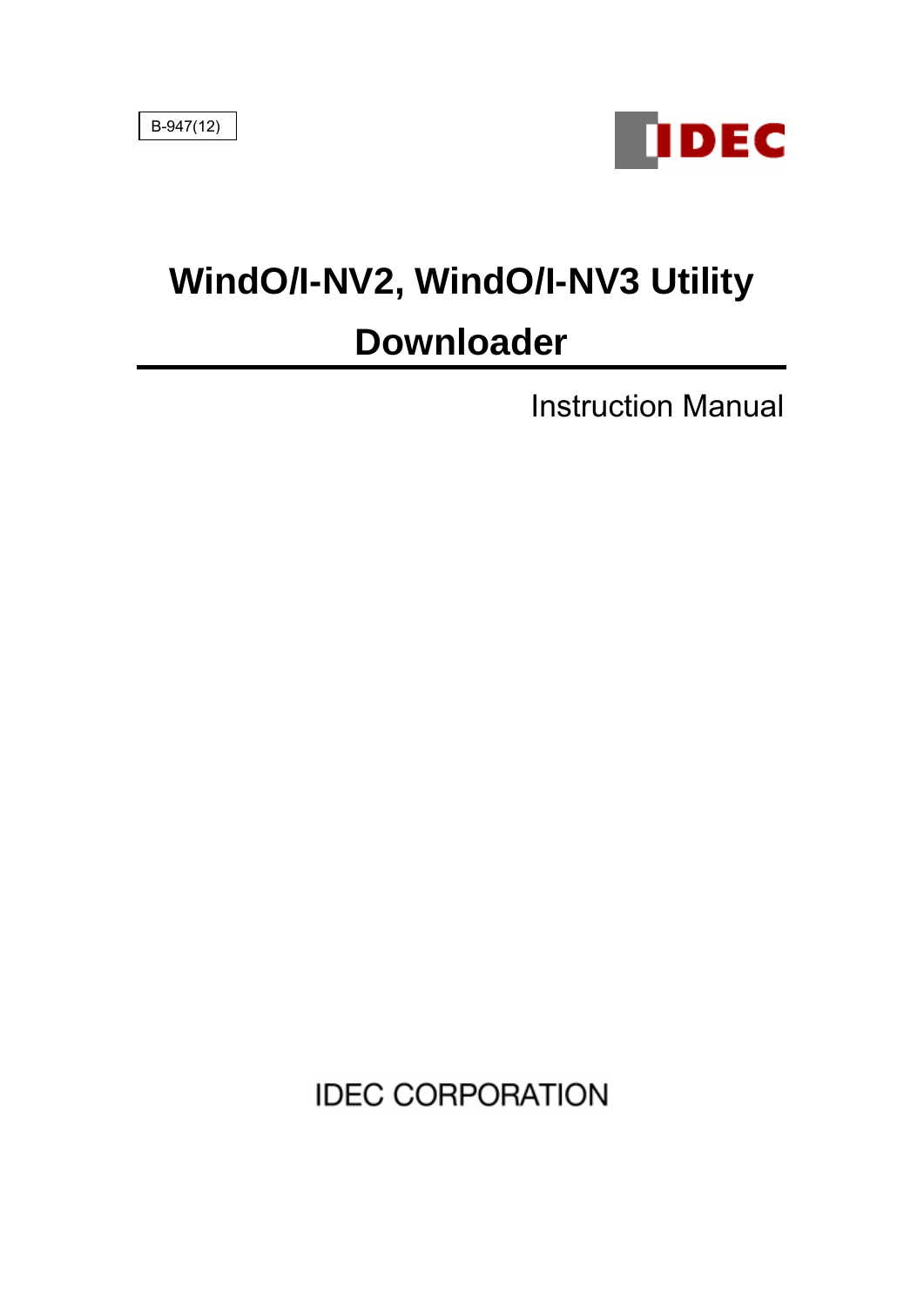## **Introduction**

This instruction manual explains the operation and handling of the "WindO/I-NV2, WindO/I-NV3 Utility Downloader".

Before using the software, read this manual thoroughly to familiarize yourself with this product's function and performance, and to ensure correct operation.

#### **Publication history**

June 2005: 1st Edition March 2006: 2nd Edition May 2006: 3rd Edition October 2006: 4th Edition March 2007: 5h Edition November 2008: 6th Edition, 7th Edition February 2011: 8h Edition July 2011: 9th Edition October 2011: 10th Edition February 2012:11th Edition March 2013: 12th Edition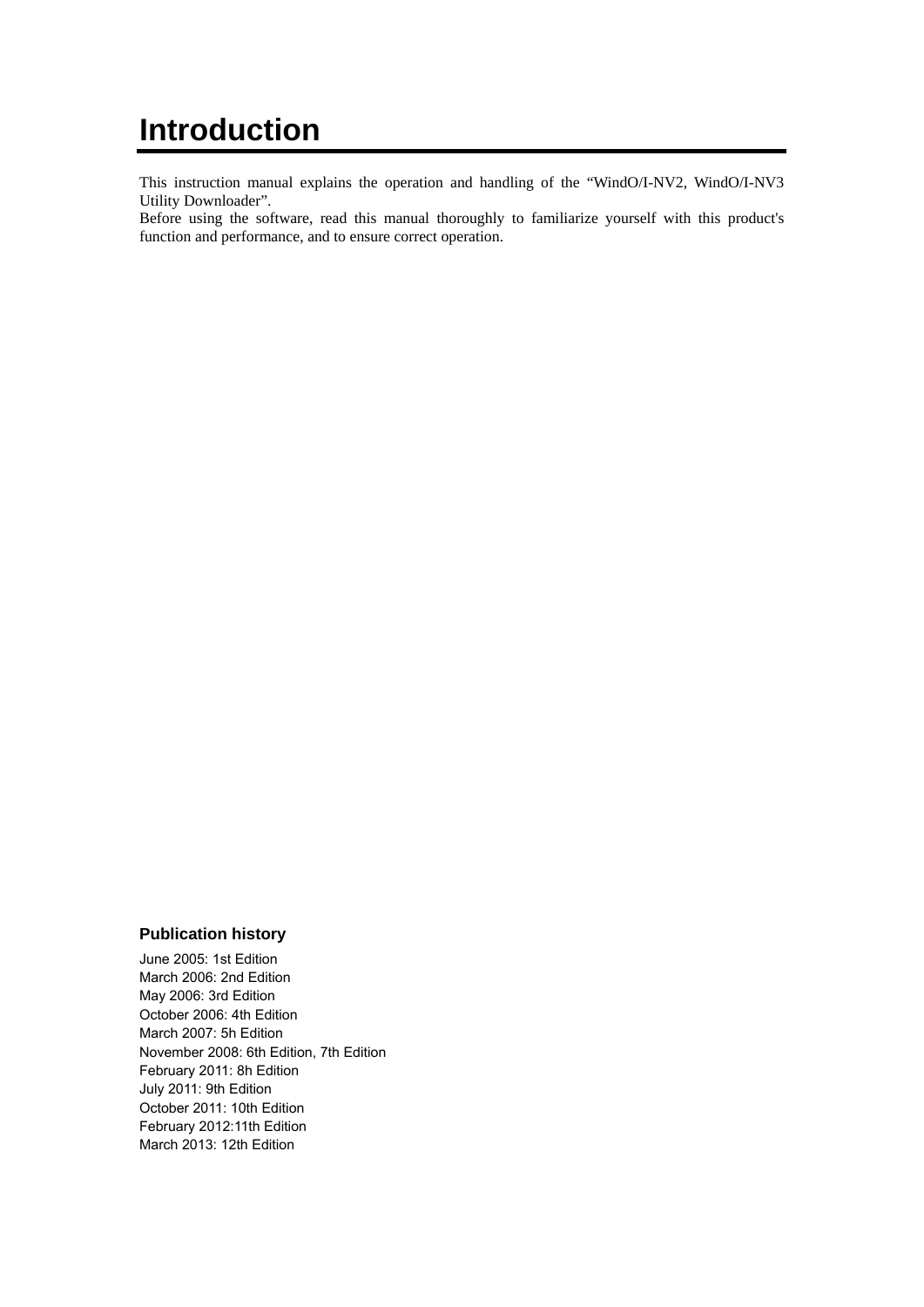# <span id="page-2-0"></span>**Contents**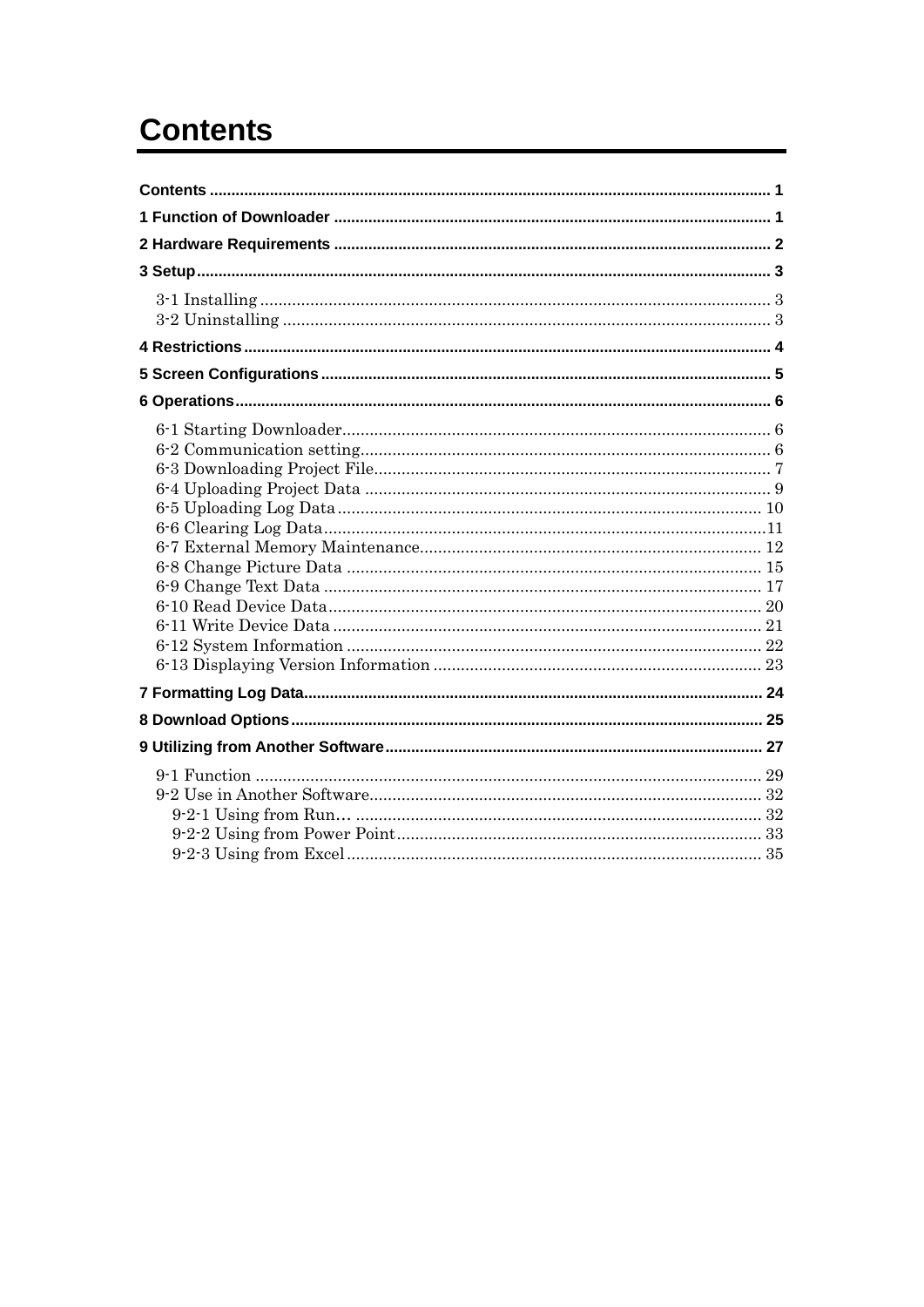# <span id="page-3-0"></span>**1 Function of Downloader**

The Downloader, which can operate separately from WindO/I-NV2, WindO/I-NV3, enables the user to communicate with the MICRO/I, Touch easily, regardless of whether the user knows its operation or not. In addition, the Downloader can communicate with one or more MICRO/Is, Touch, handling multiple data.

Downloader has following functions.

- Downloads/Uploads project data to the MICRO/I, Touch with a quick operation.
- Uploads log data Alarm Log, Data Log, Operation Log saved in the MICRO/I, Touch to the personal computer in the CSV file format.
- Clears log data Alarm Log, Data Log, Operation Log, All Device Data- saved in the HG2G/HG3G/HG4G/Touch.
- Downloads Recipe Data, Project Data, Picture Data, Sound Data, PLC program data, Movie File List and Movie date to the External Memory.
- Uploads and initializes data files in the External Memory.
- Formats the External Memory.
- Displays the system information.
- Change Picture Data and Text Data.
- Read/Write the specified Device Data.

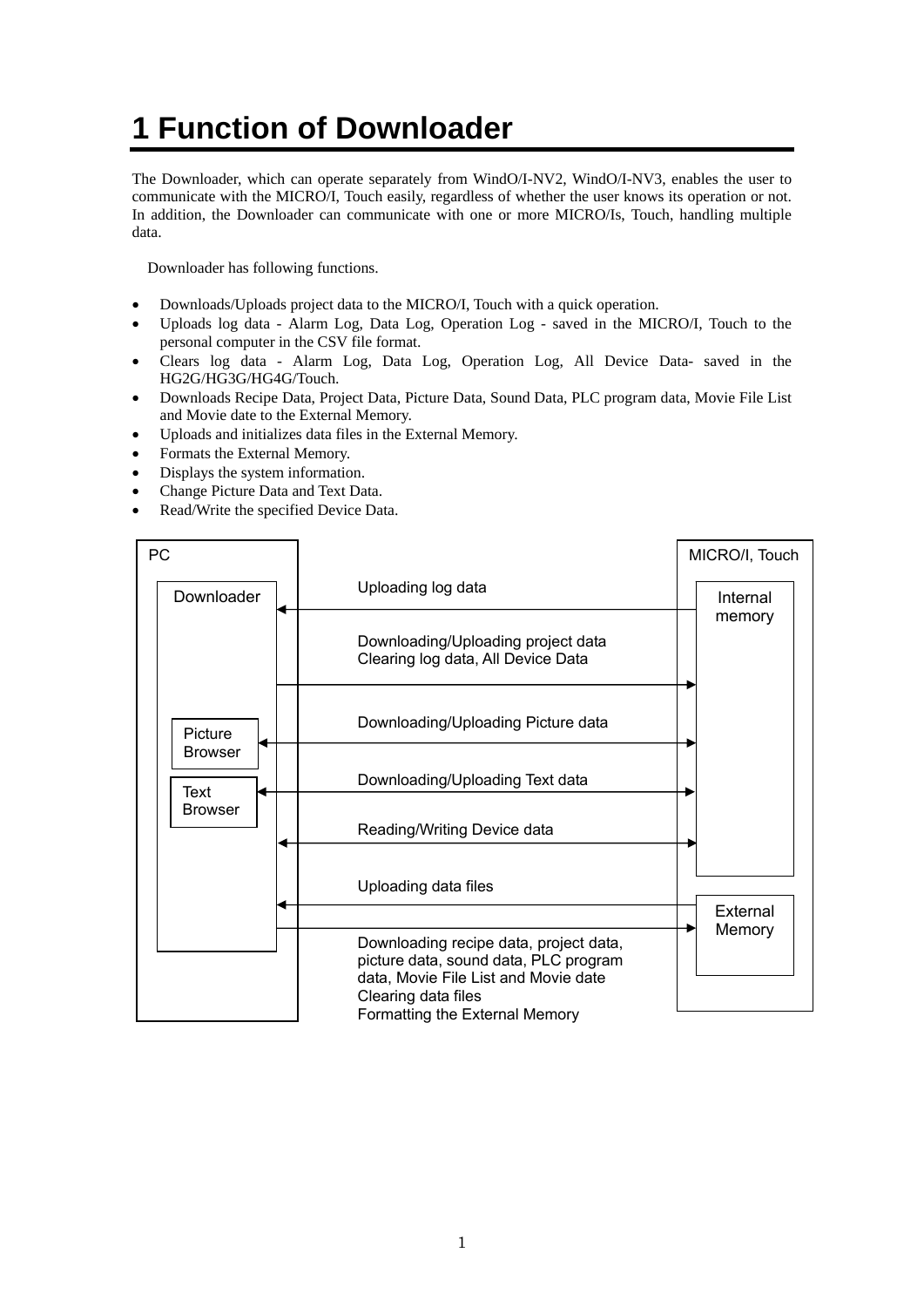# <span id="page-4-0"></span>**2 Hardware Requirements**

| Item             | Specifications                                                       |
|------------------|----------------------------------------------------------------------|
| <b>OS</b>        | Windows 7, Windows Vista (32-bit), Microsoft Windows XP with Service |
|                  | Pack 3 (32-bit)                                                      |
| Computer         | PC-AT or compatible                                                  |
| <b>CPU</b>       | 1GHz processor or faster                                             |
| Memory           | 512 MB of installed RAM (1 GB recommended)                           |
| <b>Hard Disk</b> | 800 MB of available hard disk space                                  |
| Graphics         | XGA (1024 x 768) or higher screen resolution                         |
| <b>Users</b>     | Administrator privilege required                                     |

The hardware requirements are as follows.

#### **Caution**

- To use USB port of HG2F, the OS should be Windows XP/Vista/7, and USB1.1/2.0 should be available. 64-bit Windows is not supported.
- To use USB port of HG3G/HG4G/Touch, the OS should be Windows XP/Vista/7, and USB1.1 should be available.
- - You must install WindO/I-NV2, WindO/I-NV3 or Downloader prior to connecting MICRO/I, Touch using USB the first time. If you connect without the installation, OS invokes the dialog to install appropriate software driver. At that time, select cancel, and then install one of above prior to connecting. If one of above is installed properly, the software driver will be loaded automatically.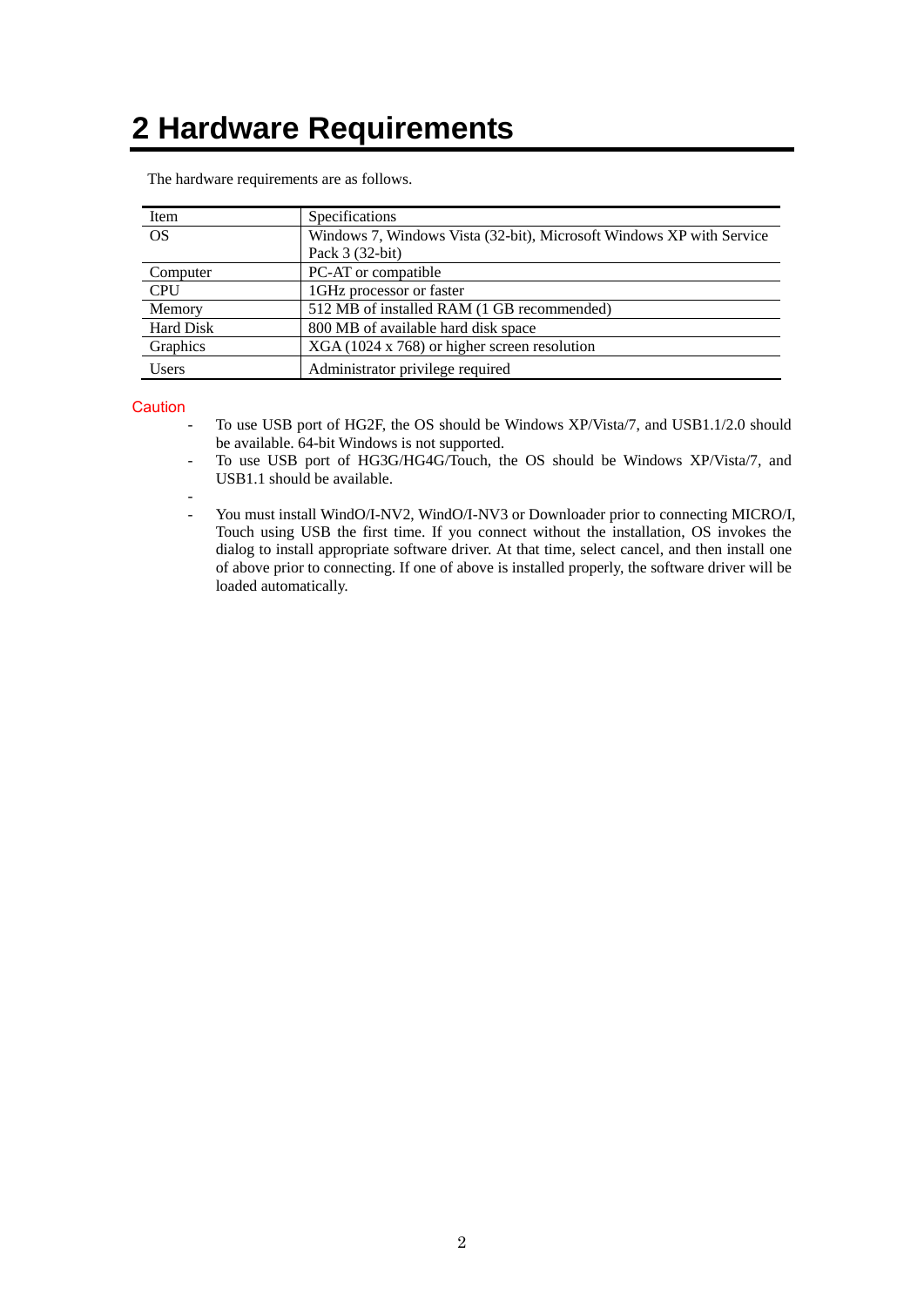# <span id="page-5-0"></span>**3 Setup**

### <span id="page-5-1"></span>**3-1 Installing**

Use the following operations to install the Downloader.

- 1. Insert the Automation Organizer Application DVD into the DVD-ROM drive.
- 2. The Automation Organizer setup window appears.
- 3. Select the language you want to install from setup languages and then click **Install**. If the Automation Organizer setup window does not appear automatically, go to the **Start** menu, click **Run**. In the Open box, type "**d**:¥AO\_Start" (**d** is the name of the DVD-ROM drive) and click **OK**..
- 4. Follow the instructions on the screen. A dialog box prompts you to select a setup type. Select **Complete** and then click **Next**. To only install the Downloader, select **Custom**, and select only the **Downloader** check box.
- 5. Then follow the instructions on the screen.

### <span id="page-5-2"></span>**3-2 Uninstalling**

Use the following operations to uninstall the Downloader.

Select **Control Panel** > **Add** or **Remove Programs** to uninstall the Downloader.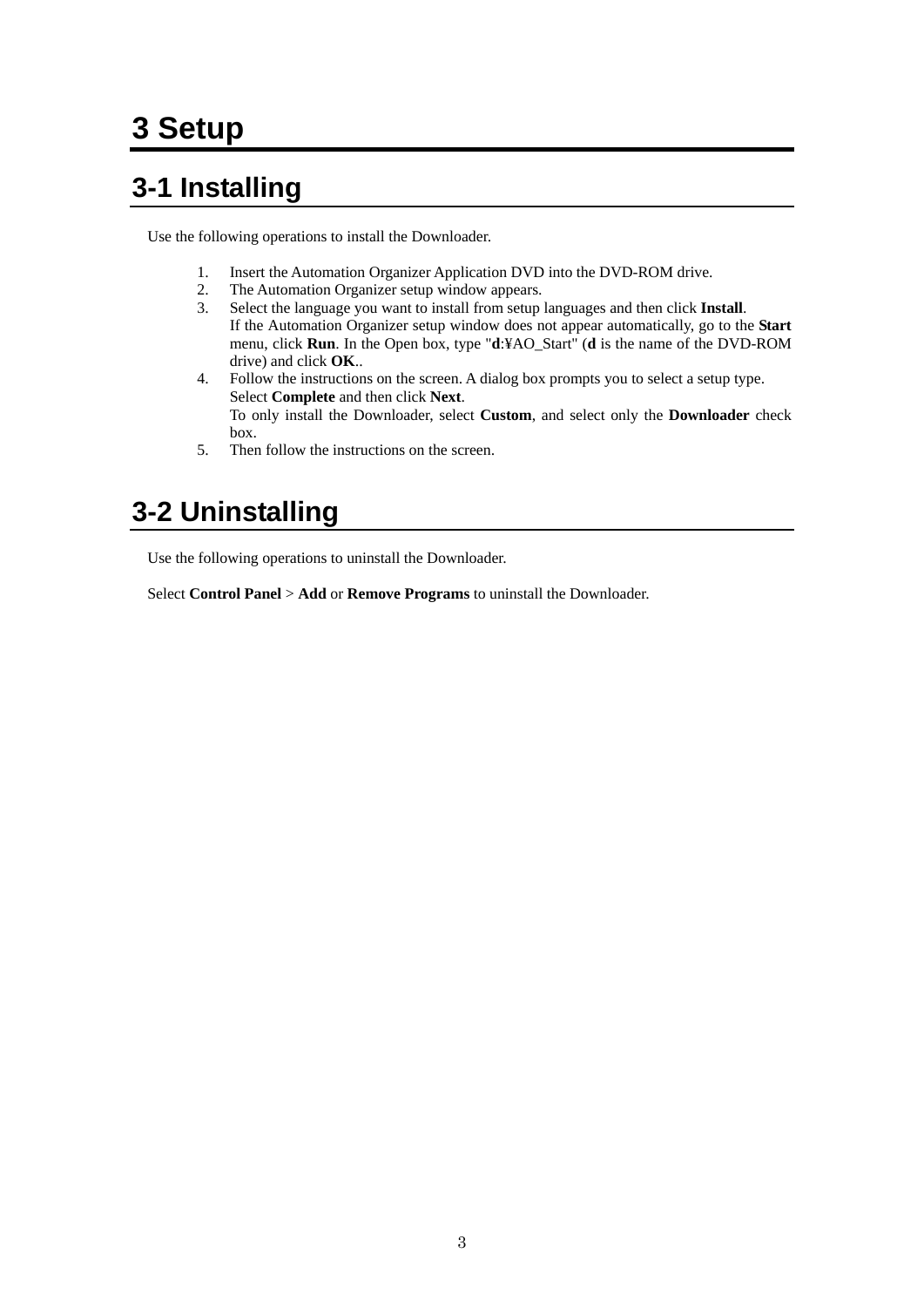### <span id="page-6-0"></span>**4 Restrictions**

The Downloader has following restrictions of use.

### ● **Required software version for WindO/I-NV2, WindO/I-NV3 and MICRO/I, Touch**

The Downloader has following restrictions due to the version of the WindO/I-NV2, WindO/I-NV3 or the version of the runtime software for the MICRO/I, Touch.

| The download of the" Project Data for Downloader":<br>The download of the "Project Data for External Memory":<br>The upload: | WindO/I-NV2 version 2.82 or later<br>WindO/I-NV2 version 2.50 or later<br>All WindO/I-NV2, WindO/I-NV3s<br>(On the condition that the upload of<br>project data requires the runtime software |
|------------------------------------------------------------------------------------------------------------------------------|-----------------------------------------------------------------------------------------------------------------------------------------------------------------------------------------------|
|                                                                                                                              | version 2.00 or later)                                                                                                                                                                        |
| The initialization:                                                                                                          | All WindO/I-NV2, WindO/I-NV3s                                                                                                                                                                 |
| The External Memory maintenance:                                                                                             | Runtime software version 1.80 or later                                                                                                                                                        |
|                                                                                                                              | (On the condition that the download of the<br>running recipe/project data requires the                                                                                                        |
|                                                                                                                              | runtime software version 2.00 or later)                                                                                                                                                       |
| Change Picture Data and Text Data:                                                                                           | WindO/I-NV2 version 3.30 or later                                                                                                                                                             |
| Read/Write the specified Device Data:                                                                                        | WindO/I-NV2 version 3.30 or later                                                                                                                                                             |
| The system information:                                                                                                      | All WindO/I-NV2, WindO/I-NV3s                                                                                                                                                                 |
|                                                                                                                              | (On the condition that the External                                                                                                                                                           |
|                                                                                                                              | Memory information requires the version                                                                                                                                                       |
|                                                                                                                              | $1.80$ or later.)                                                                                                                                                                             |
| Sound Data:                                                                                                                  | WindO/I-NV2 version 4.20 or later                                                                                                                                                             |

When using WindO/I-NV2 version 4.40, WindO/I-NV3 version 5.00 or later or using HG3G/HG4G/Touch, all of functions are available.

### ● **Formatting Log Data**

The Downloader make the format of log data - such as "Alarm Log", "Data Log" and "Operation Log" uploaded by the Downloader – into the CSV file format along with the other format saved in the External Memory.

For more information, see "7 Formatting Log Data".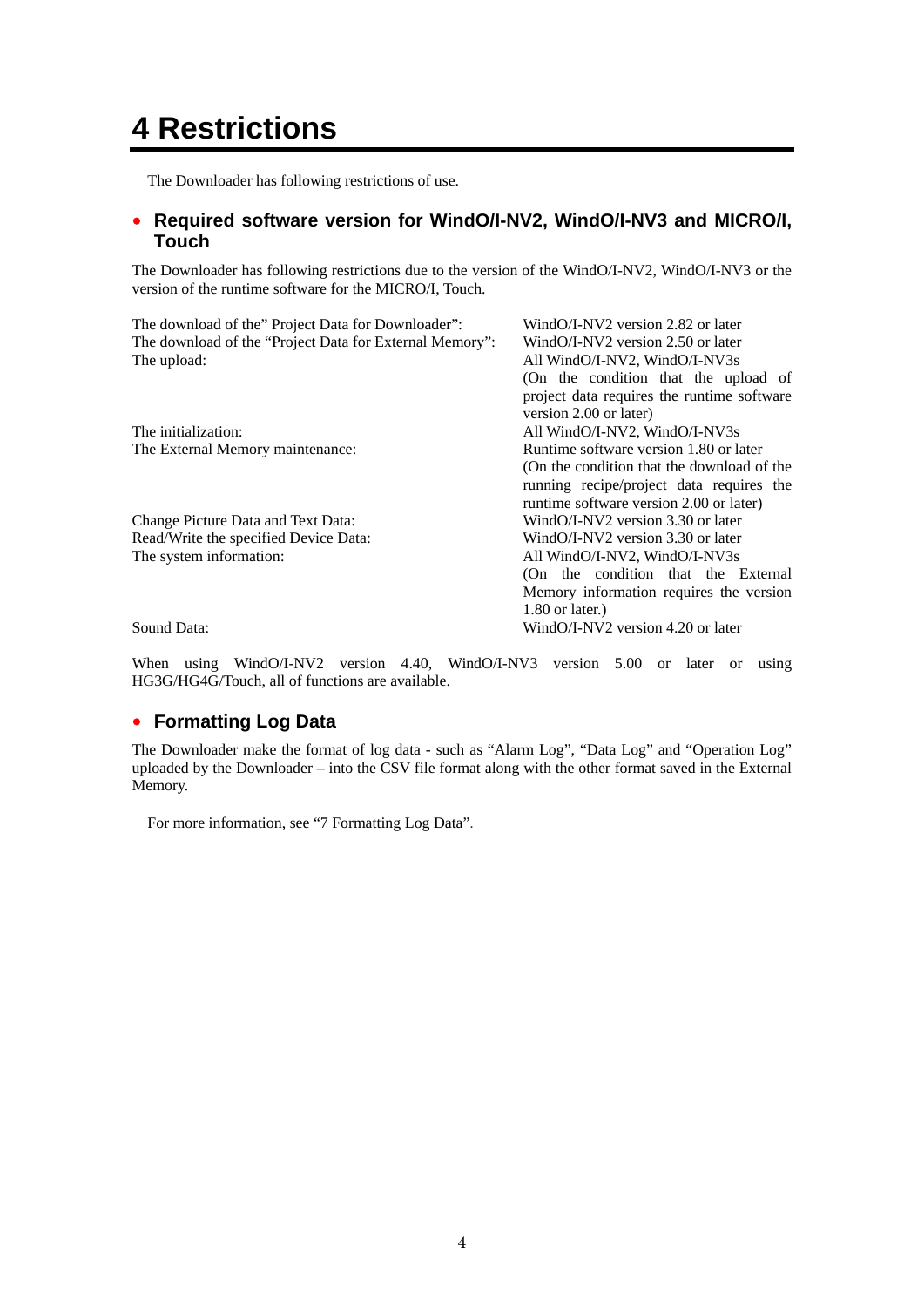# <span id="page-7-0"></span>**5 Screen Configurations**

The screen configuration of the Downloader is as follows.

| <b>Main window</b> |  | Menu bar                                              |                   |
|--------------------|--|-------------------------------------------------------|-------------------|
| <b>Downloader</b>  |  |                                                       | $\Box$ D $\times$ |
|                    |  | Download Upload Clear Memory Card Maintenance Options | Help              |
|                    |  |                                                       |                   |
|                    |  |                                                       |                   |
|                    |  |                                                       |                   |
|                    |  |                                                       |                   |
|                    |  |                                                       |                   |
|                    |  |                                                       |                   |
|                    |  |                                                       |                   |
|                    |  |                                                       |                   |
|                    |  |                                                       |                   |
| Ready              |  |                                                       |                   |

**Status bar**

| Main window | Functions as the work area of the Downloader |
|-------------|----------------------------------------------|
| Menu bar    | Selects each functions                       |
| Status bar  | Displays status of selecting menu.           |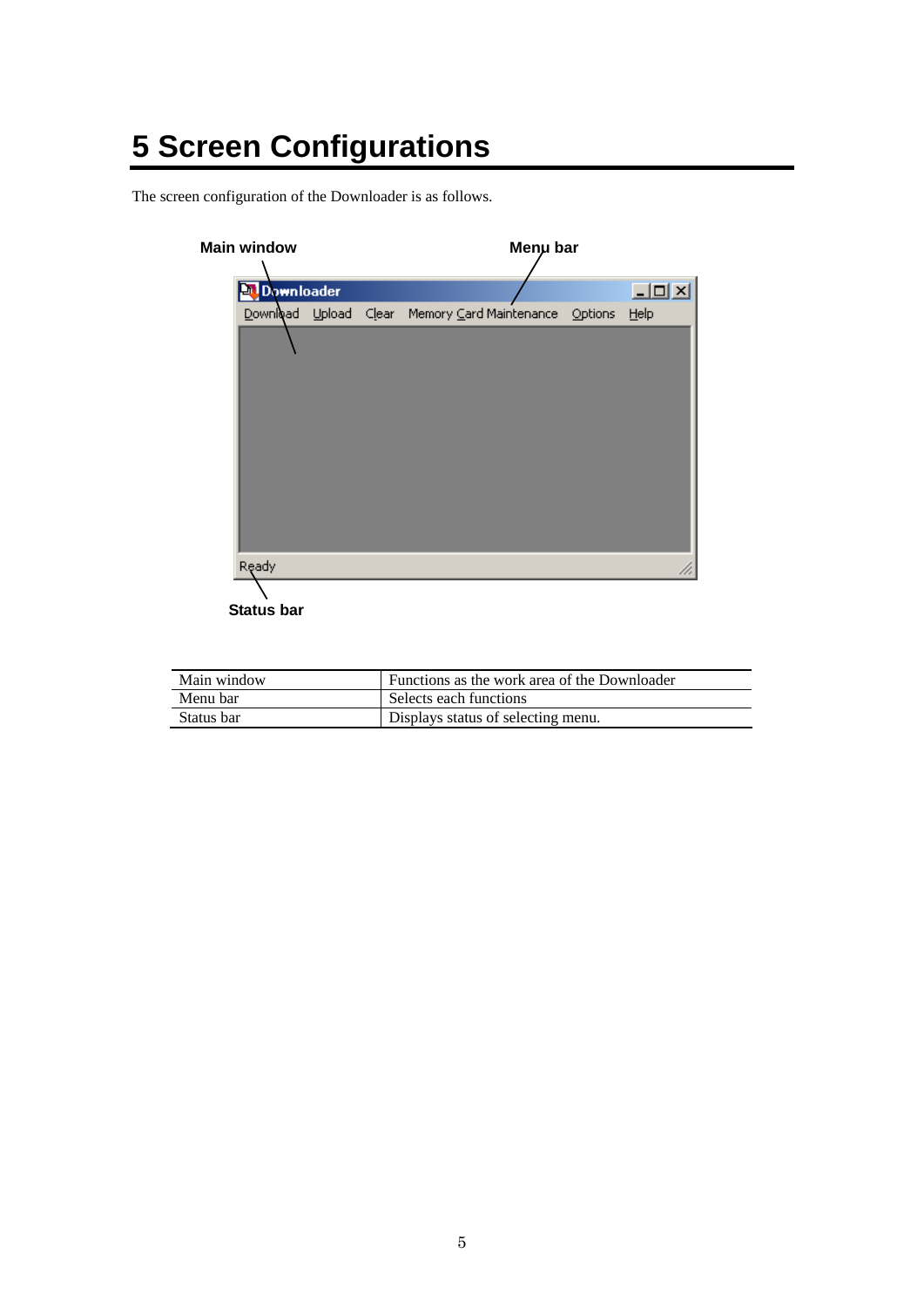# <span id="page-8-0"></span>**6 Operations**

The following steps explain how to use the Downloader.

### <span id="page-8-1"></span>**6-1 Starting Downloader**

To start the Downloader, select **Programs** - **Automation Organizer** - **Utility Programs** - **Downloader** from the start menu.

### <span id="page-8-2"></span>**6-2 Communication setting**

Use the following operations to make the communication setting between the MICRO/I, Touch and the personal computer.

- 1. Select **Options Communication Settings…** from the menu bar.
- 2. Select the communication target.
	- When selecting **MICRO/I, Smart AXIS Touch**, the Downloader communicates with the one master device.

When selecting **O/I Link Slaves**, the Downloader communicates with slaves, that is, multiple MICRO/Is.

- External Memory is available to only "Change Picture Data" or "Change Text Data".
- 3. Select the port.

#### **COM:**

Enable you to select the port of use from **COM 1** to **COM 256**, and to set the baud rate.

#### **Ethernet:**

Enable you to set **Time out (min)** value in minutes.

**Ethernet (via Web Server Unit)**

> The IDEC Web Server Unit is the RS232C/Ethernet converter.

By connecting the Web Server Unit to the maintenance port (serial 2 port), it is possible to perform the communication via Ethernet.

Baud Rate is for the setting between Web Server Unit and MICRO/I and Time Out is for the setting between PC and Web Server Unit.

For details of the Web Server Unit, refer to the manual of the unit.

| <b>Communication Settings</b>                                                                  |  |
|------------------------------------------------------------------------------------------------|--|
| Communicate with<br>⊙ MICRO/I SmartAXIS Touch<br>C O/I Link Slaves<br>C External Memory        |  |
| Port<br>C Serial:<br>COM <sub>1</sub><br>$\odot$ [USB]<br>C Ethernet   via Web Server Unit     |  |
| The USB interface is used for maintenance<br>communication cable on the HG2G-5S.<br>Baud Rate- |  |
| $C$ 9600 bps<br>$C$ 19200 bps<br>$C$ 38400 bps                                                 |  |
| $C$ 57600 bps<br><b>⊙</b> 115200 bps<br>Time Out (min):<br>Ю                                   |  |
| OK<br>Cancel                                                                                   |  |

This port is not available in the case of HG2G/HG3G/HG4G/Touch.

 **USB:** 

Select this port when communicating via USB port on MICRO/I, Touch.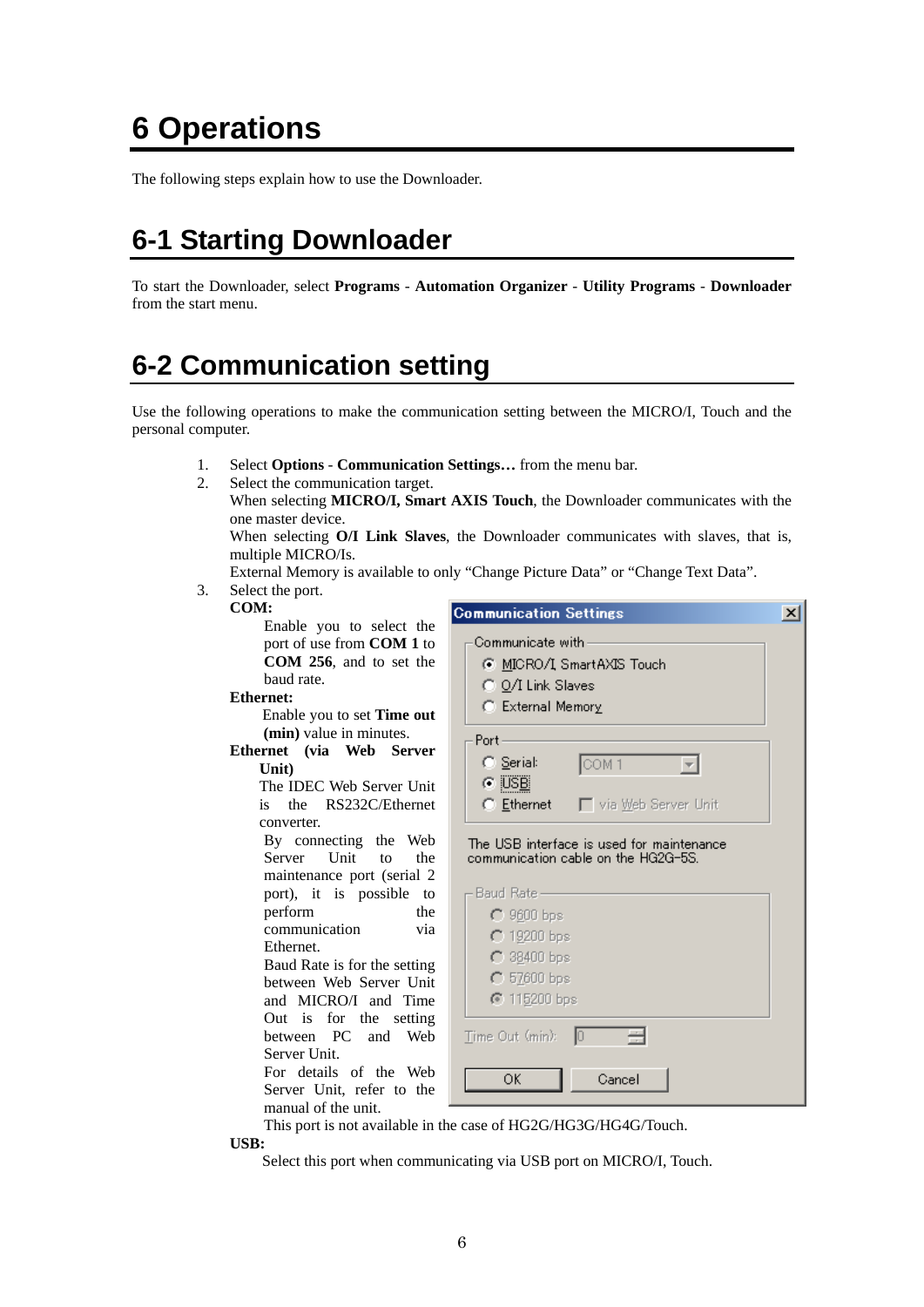### <span id="page-9-0"></span>**6-3 Downloading Project File**

The Downloader can download the project data made for the Downloader on the WindO/I-NV2, WindO/I-NV3, or the project data made for the External Memory, to the MICRO/I, Touch.

Most of all, the "Projects Data for Downloader" (\*.z##") can be easily downloaded to the MICRO/I, Touch with a quick operation. (##: 1f, 2f, 2g, 2s, 3f, 4f, ft)

In addition, the Downloader can download the runtime software or the optional font at same time, depending on the type of the "Project Data for Downloader".

➪For more information on how to configure the downloading, see "8 Download Options".

Use the following operations to download the project.

### ● **Downloading Project File**

(The following example is when selecting **MICRO/I, Smart AXIS Touch** for **Communication with**, and **COM Port** or **USB** for **Port**.)

- 1. Select **Download Project for Downloader** from the menu bar.<br>2. Select the project data file for the Downloader on the **Open** c
	- 2. Select the project data file for the Downloader on the **Open** dialog box and then click **Open** button.

| Open                                                                                                                 | $?$ $\times$ |
|----------------------------------------------------------------------------------------------------------------------|--------------|
| ▾ ◙ बाँ । प<br>DownloaderProject<br>Look in: $ $                                                                     |              |
| 圆 OILinkSlave2-2F.z2f<br>0523<br>0524<br>Recipe<br>Ethernet.z3f<br>OILinkMaster3F.z3f<br>क<br>圆 OILinkSlave1-2F.z2f  |              |
| File name:<br>Ethernet.z3f<br>Open<br>Cancel<br>All Project Data for Downloader("z2f;"z2s;".z( v  <br>Files of type: |              |

- 3. Click **Yes** button to authorize the confirmation message for the download.
- 4. The Downloader begins to download and displays the progress indicator. The communication conditions in this instance are the one you set in **Options** - **Communication Settings...**.
- 5. After finishing the download, click **Close** button.

### ● **Downloading "Project for Downloader" with Quick Operation**

- 1. Double-click the project data file for the Downloader on the explorer. The Downloader starts automatically and begins to communicate with the MICRO/I, Touch.
- $\Rightarrow$  The communication conditions in this instance are the one created at time of the communication setting of this project data on the WindO/I-NV2, WindO/I-NV3.
	- 2. Click **Yes** button to authorize the confirmation message for the download.
	- 3. The Downloader begins to download and displays the progress.
	- 4. Click **Close** button after finishing the download.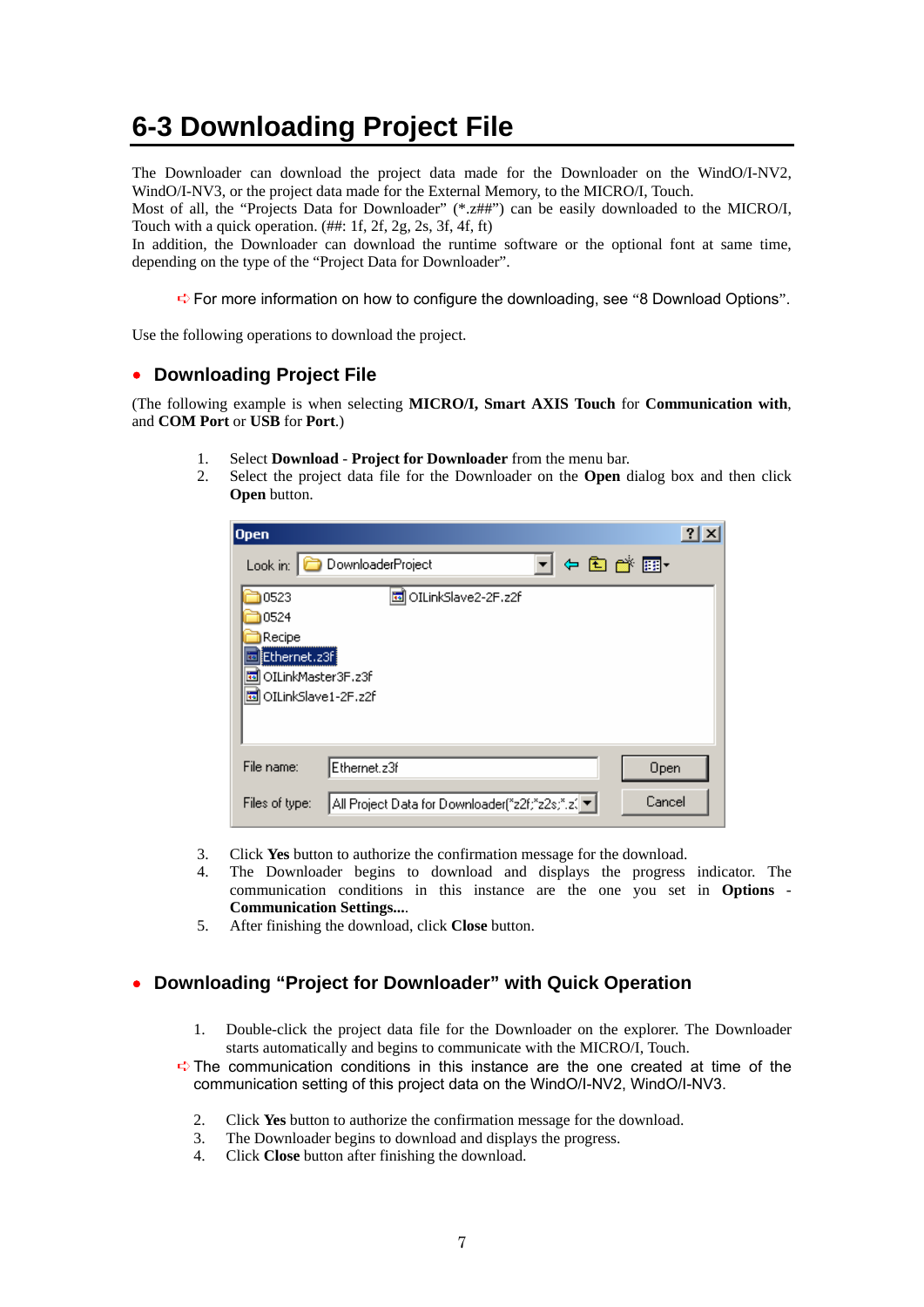### ● **Downloading "Project for External Memory"**

- 1. Select **Download Project for External Memory** from the menu bar.
- 2. Select the access folder for the download from the **Select External Memory Access Folder** dialog box. Then click **OK** button.

|          |                | <b>Select External Memory Folder</b> | × |
|----------|----------------|--------------------------------------|---|
| External |                | HGDATA01                             |   |
| Project: |                |                                      |   |
|          | Ĥ.             | Documents and Settings               |   |
|          | $\overline{+}$ | HAGIWARA                             |   |
|          | ∓              | HGDATA01                             |   |
|          | ஈ              | Π                                    |   |
|          | $\overline{+}$ | MSOGache                             |   |
|          | 曱              | My Documents                         |   |
|          | 曱              | Old_Data                             |   |
|          | ।⊶⊺            | oracle                               |   |
|          |                |                                      |   |
| Drive:   | C¥             | Network                              |   |
|          |                | OK<br>Cancel                         |   |

- 3. Click **Yes** button to authorize the confirmation massage for the download.
- 4. The Downloader displays the progress indicator for the download. The communication conditions in this instance are the one you set on **Options** - **Communication Settings...**.
- 5. Click **Close** button after finishing the download.
- ► When you set the password to the user name to which the Administrator Group is allocated in the communicating MICRO/I, Touch, the Downloader displays the **Enter Password** dialog box.

Enter the password to this user name.

Entering the correct password made the Downloader continue to download.

However, it is not necessary to select the user name, when the runtime software version is 1.90 or earlier.

Runtime software and font data should be included to the project data.

### **Procedure differences according to the communication setting**

Applicable operating procedures at the beginning of the communication depend on the setting.

When selecting **MICRO/I, Smart AXIS Touch** for **Communicate with**, and **Ethernet** for **Port** 

- 1. The Downloader opens the **Target IP Address** dialog box.
- 2. Click **OK** button to specify the target IP address.
- 3. The Downloader begins to download.

#### When selecting **O/I Link Slaves** for **Communicate with**

- 1. The Downloader opens the **Target Slaves** dialog box.
- 2. Select target slaves and click **OK** button.
- ➪Only when selecting **Ethernet** for **Port**, the Downloader displays the **Master IP Address** and "**...**" button on the edit box. Specify the target IP address here.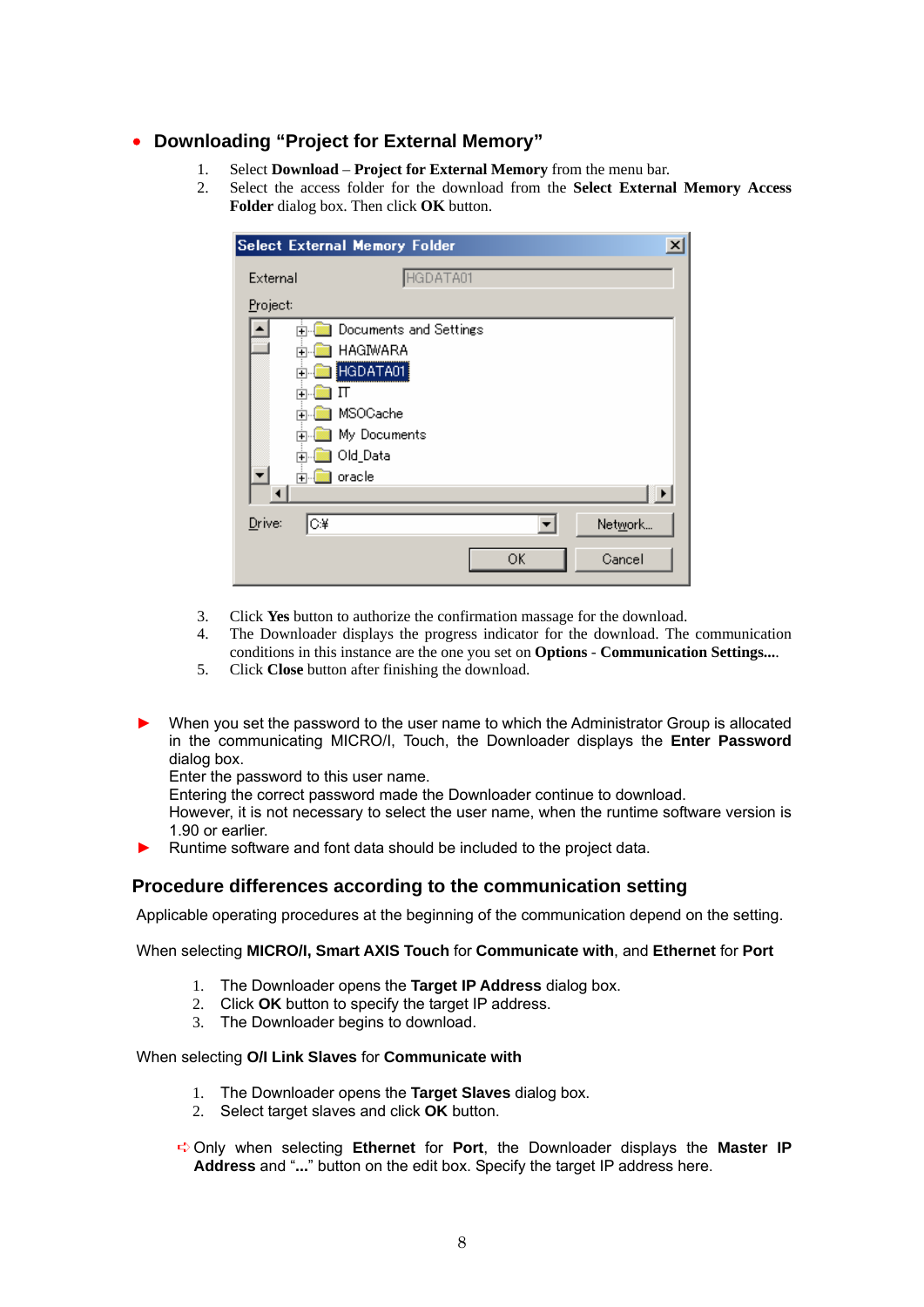3. The Downloader begins to download.

### <span id="page-11-0"></span>**6-4 Uploading Project Data**

The Downloader can upload the project data in the MICRO/I, Touch with the font data, the runtime software, and the recipe data in the External Memory at the same time.

Use the following operations to upload the project data.

(The following example is when selecting **MICRO/I, Smart AXIS Touch** for **Communication with**, and **COM Port** or **USB** for **Port**)

- 1. Select **Upload Project** from the menu bar.
- 2. The Downloader displays the **Upload Project** dialog box. Check the box of data you want to upload at the same time.
- 3. Specify the folder to save the uploading project data. Then click **OK** button.
- 4. The Downloader begins to upload and displays the progress indicator.
- 5. When finishing the upload, click **Close** button.
- When uploading the project data only, upload without opening the box.
- When you set the password to the user name to which the Administrator Group is allocated in the communicating MICRO/I, Touch, the Downloader displays the **Enter Password** dialog box.

Enter the password to this user name.

Entering the correct password made the Downloader continue to upload.

The project uploaded by the Downloader is the "Project for Downloader" If you want to open

and edit this file in the WindO/I-NV2, WindO/I-NV3, select **Application menu** - Open -**Other Formats** from the menu.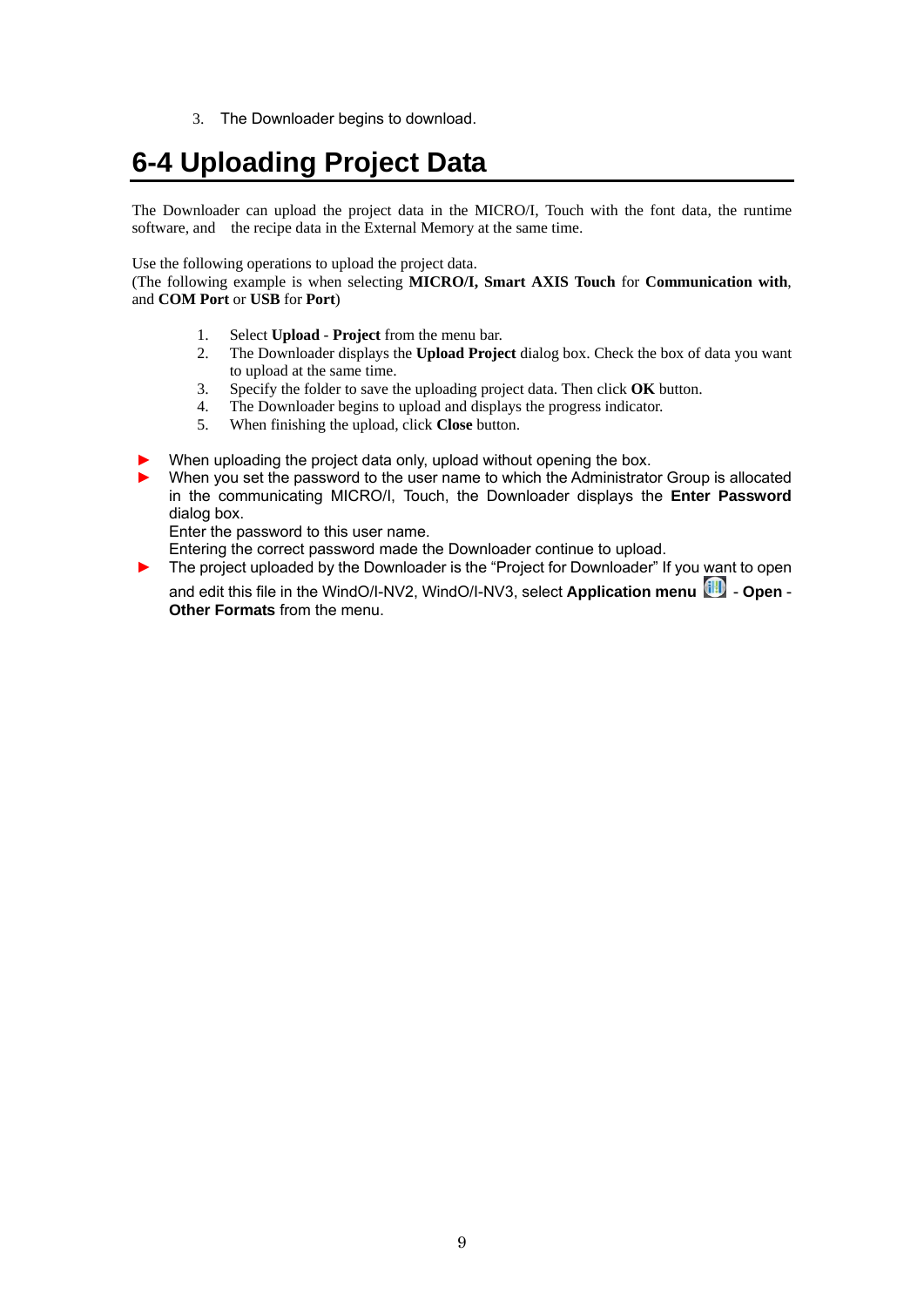### <span id="page-12-0"></span>**6-5 Uploading Log Data**

The Downloader can upload Data Log, Alarm Log and Alarm Log stored in the memory of the MICRO/I, Touch at same time or separately.

When selecting **O/I Link Slaves** and **Ethernet**, the Downloader can upload log data stored in one or more MICRO/I, Touch units at same time.

Use the following operations to upload the log data.

### ● **Uploading All Log Data**

(The following example is when selecting **MICRO/I, Smart AXIS Touch** for **Communication with**, and **COM Port** or **USB** for **Port**)

- 1. Select **Upload All Log Data…** from the menu bar.
- 2. The **Select Path** dialog box appears. Specify the folder in which the uploaded data files are saved. Then click **OK** button.

| <b>Select Path</b>                                            | ? |
|---------------------------------------------------------------|---|
| J & @ o* pr<br>UploadData<br>Look in:                         |   |
| ∦CF!                                                          |   |
| Folder Name:                                                  |   |
| Cancel<br>E:\Documents and Settings\common\Deskt<br><b>OK</b> |   |

- 3. The Downloader begins to upload and displays the progress indicator.
- 4. When finishing the upload, click **Close** button.
- When you set the password to the user name to which the Reader Group is allocated in the communicating MICRO/I, Touch, the Downloader displays the **Enter Password** dialog box**.** Enter the password to this user name or to the user name to which the Administrator Group or the Operator Group is allocated.

Entering the correct password made the Downloader continue to upload.

However, it is not necessary to enter the user name, when the runtime software version is 1.90 or earlier.

When uploading either Alarm Log data, Data Log data or Operation Log Data, select **Upload** - **Alarm Log Data…, Upload** – **Data Log Data…** or **Operation Log Data…** from the menu bar in the step 1. Further steps are the same as above.

### **Procedure differences according to the communication setting**

Applicable operating procedures at the beginning of the communication depend on the setting.

#### When selecting **MICRO/I, Smart AXIS Touch** for **Communicate with**, and **Ethernet** for **Port**

- 1. The Downloader opens the **Target IP Address** dialog box.
- 2. Specify the target IP address and then click **OK** button.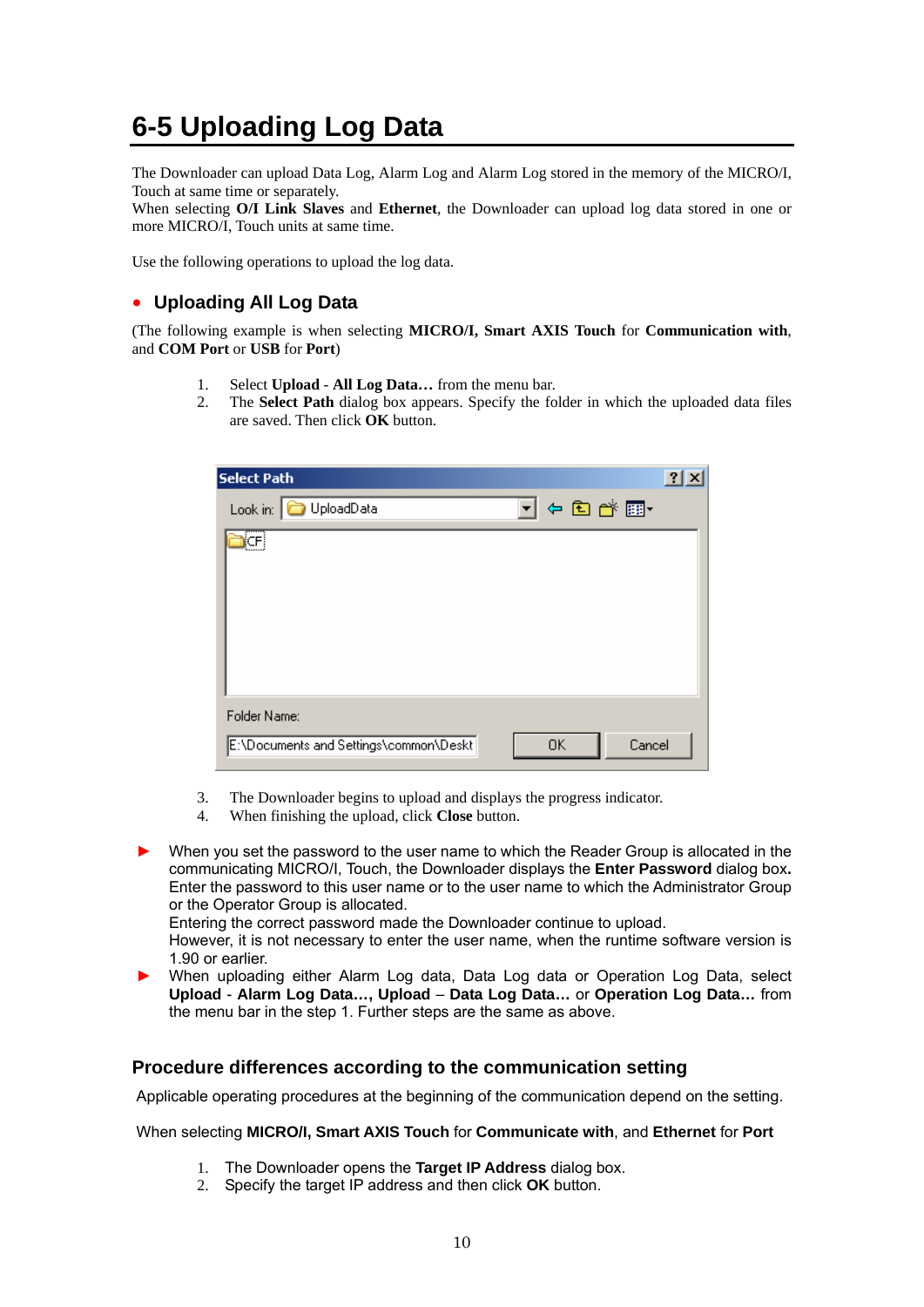- 3. The Downloader begins to upload.
- 4. The Downloader saves uploaded data into the folder after which the IP address number is named.

When selecting **O/I Link Slaves** for **Communicate with** 

- 1. The Downloader opens the **Target Slaves** dialog box.
- 2. Select the target slaves, and then click **OK** button.
- ➪Only when selecting **Ethernet** for **Port**, the Downloader displays **Master IP Address** and "**...**" button on the edit box. Specify the target IP address here
	- 3. The Downloader begins to upload.
	- 4. The Downloader saves uploaded data in the folder after which the slave number is named.

### <span id="page-13-0"></span>**6-6 Clearing Log Data**

The Downloader can initialize logging data and alarm data stored in the memory of the MICRO/I, Touch at same time or separately.

And it can initialize

When selecting **O/I Link Slaves** and **Ethernet**, the Downloader can initialize log data stored in one or more MICRO/I, Touch units at same time.

Use the following operations to initialize log data.

### ● **Initializing All Log Data**

(The following example is when selecting **MICRO/I, Smart AXIS Touch** for **Communication with**, and **COM Port** or **USB** for **Port**.)

- 1. Select **Clear All Log Data…** from the menu bar.
- 2. Click **Yes** button to authorize the confirmation message for the clearing.

| Initialize All Data                                                                  |                  |  |
|--------------------------------------------------------------------------------------|------------------|--|
| Process                                                                              | <b>Status</b>    |  |
| Reading device mode                                                                  | OK.<br>Detected. |  |
| Runtime system in connected O/I unit<br>Reading information of connected O/I unit    | OK.              |  |
| Chr Downloader                                                                       |                  |  |
| Re.<br>Chi<br>Cor<br>Are you sure to continue the Initialization operation ? $(Y/N)$ |                  |  |
| Yes                                                                                  |                  |  |
|                                                                                      |                  |  |
| Cancel                                                                               |                  |  |

- 3. The Downloader begins to initialize and displays the progress indicator.
- 4. After finishing the clearing, click **Close** button.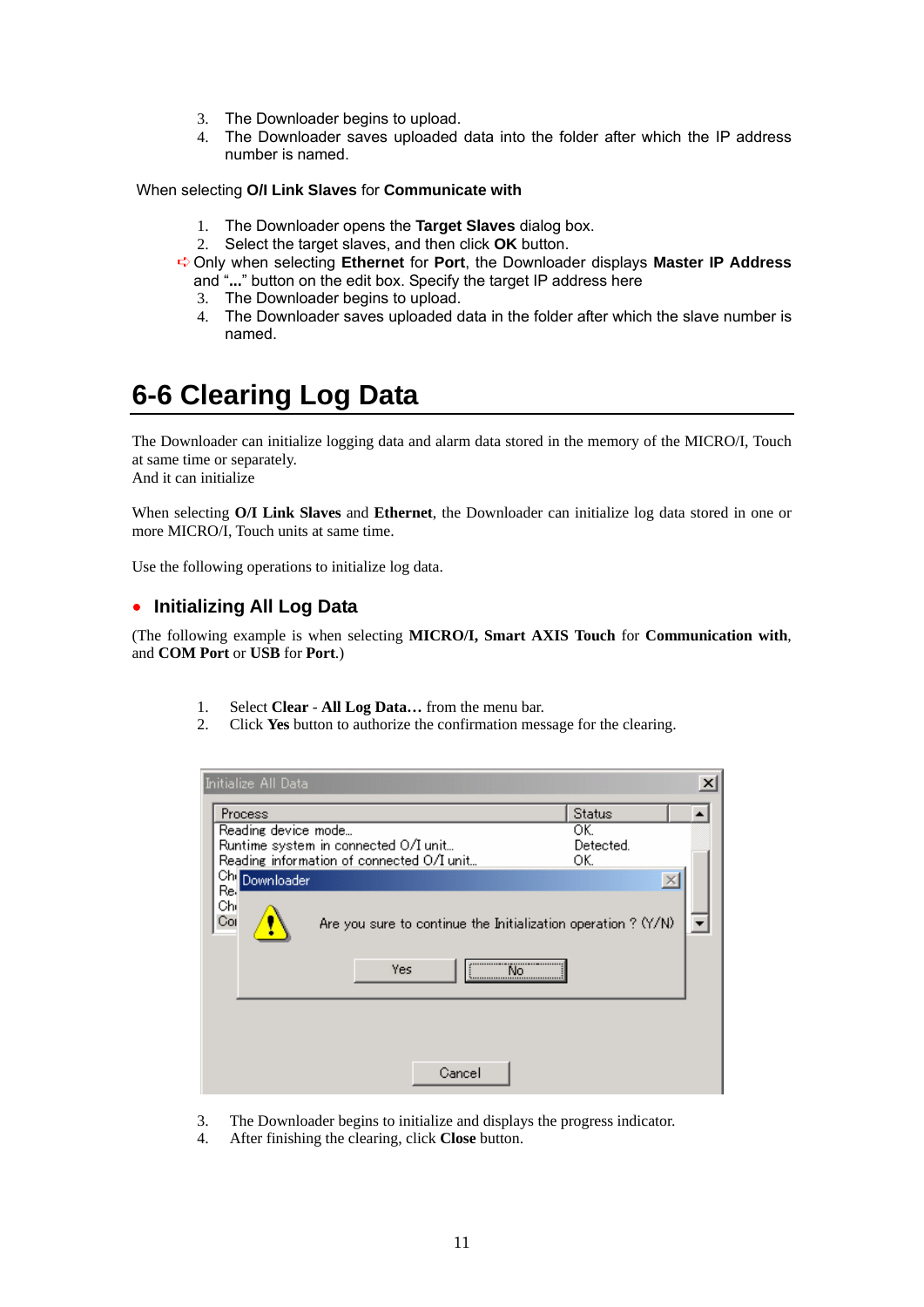- ► When clearing either Alarm Log Data, Data Log Data or Operation Log Data, select **Alarm Log Data..., Data Log Data… or Operation Log data** individually from **Clear** in the menu bar in the step 1. Further steps are the same as above.
- ► When you set the password to the user name to which the Administrator Group is allocated in the communicating MICRO/I, Touch, the Downloader displays the **Enter Password**  dialog box**.**

Enter the password to this user name.

Entering the correct password made the Downloader continue to initialize.

However, it is not necessary to select the user name, when the runtime software version is 1.90 or earlier.

### **Procedure differences according to the communication setting**

Applicable operating procedures at the beginning of the communication depend on the setting.

#### When selecting **MICRO/I, Smart AXIS Touch** for **Communicate with**, and **Ethernet** for **Port**

- 1. The Downloader opens the **Target IP Address** dialog box.
- 2. Specify the target IP address, and then click **OK** button.
- 3. The Downloader begins to initialize.

When selecting **O/I Slave Link** for **Communicate with** 

- 1. The Downloader opens the **Target Slaves** dialog box.
- 2. Select the target slave and then click **OK** button.

➪Only when selecting **Ethernet** for **Port**, the Downloader displays the **Master IP Address** and "**...**" button on the edit box. Specify the target IP address here.

3. The Downloader begins to initialize.

### <span id="page-14-0"></span>**6-7 External Memory Maintenance**

The Downloader can do maintenance for the data in the External Memory inserted into the MICRO/I, Touch.

When selecting **O/I Link Slaves** and **Ethernet**, the Downloader can do maintenance for the External Memory inserted in one or more MICRO/I, Touch units at same time.

The Downloader do maintenance targeting the data in the External Memory access folder set on the working project in the MICRO/I, Touch.

The maintenance consists of following six items.

The download of project data

The Downloader downloads project data to the External Memory.

The download of files

The Downloader downloads recipe data (RCP###.CSV), picture data, sound data, PLC program data, Movie File List and movie data into the corresponding folders in the External Memory.

The download of files while running

The Downloader downloads recipe data, picture data, sound data, PLC program data, Movie File List and movie data without stopping the MICRO/I, Touch's operation.

The upload

The Downloader uploads log data, logging data, recipe data, screen hard copy data, picture data, sound data, PLC program data, Movie File List and movie data in the External Memory to anywhere in the personal computer.

The clearing

The Downloader clears (deletes) log data, logging data, recipe data, screen hard copy data, project data, PLC program data , Movie File List and movie data in the External Memory.

The formatting

The Downloader formats the External Memory.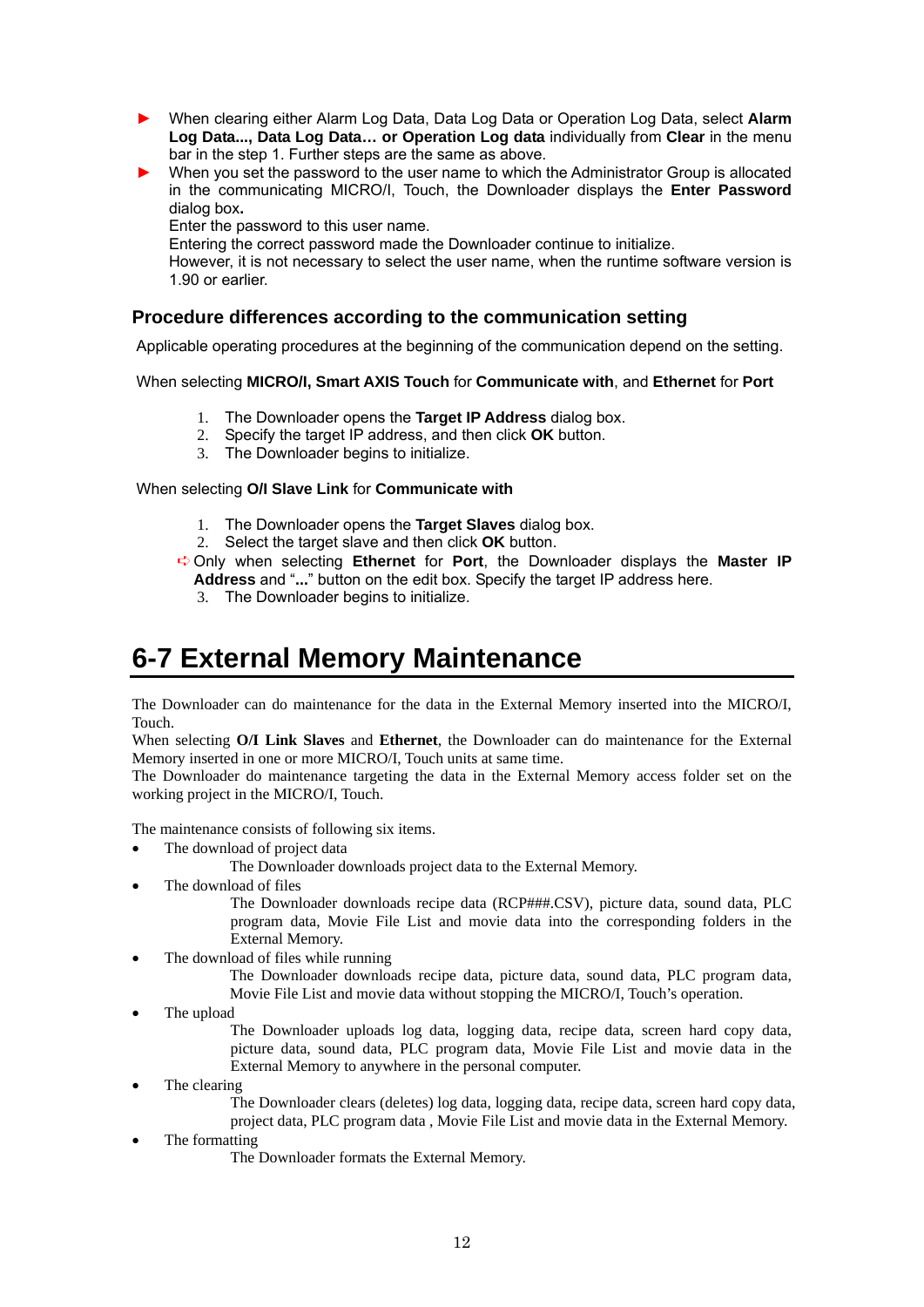Use the following operations to do maintenance for the External Memory.

(The following example is when selecting **MICRO/I, Smart AXIS Touch for Communicate with**, and **COM Port** or **USB** for **Port**.)

### ● **Downloading Project Data**

- 1. Select **External Memory Maintenance Download Project** from the menu bar.
- 2. The Downloader displays the **Open** dialog box. Select project data to download and click **Open** button.
- 3. Click **OK** button to authorize the confirmation message.
- 4. The Downloader begins to download and displays the progress indicator.
- 5. After finishing the download, click **Close** button.
- ► When you set the password to the user name to which the Operator Group is allocated in the communicating MICRO/I, Touch, the Downloader displays the **Enter Password** dialog box**.**

Enter the password to this user name or to the user name to which the Administrator Group is allocated.

Entering the correct password made the Downloader continue to download.

When you download the Project Data to External Memory, the Project Data must contain runtime software and optional font.

Select the Project Data which contains runtime software and optional font to download.

### ● **Downloading files**

- 1. Select **External Memory Maintenance Download Files to External Memory…** from the menu bar.
- 2. The Downloader displays the **Open** dialog box. Select the recipe data file for the download and click **Open** button.
- 3. Click **OK** button to authorize the confirmation message.
- 4. The Downloader begins to download and displays the progress indicator.
- 5. After finishing the download, click **Close** button.
- When you set the password to the user name to which the Administrator Group is allocated in the communicating MICRO/I, Touch, the Downloader displays the **Enter Password**  dialog box**.**

Enter the password to this user name.

Entering the correct password made the Downloader continue to initialize.

However, it is not necessary to select the user name, when the runtime software version is 1.90 or earlier.

### ● **Downloading Files to External Memory while Running**

- 1. Select **External Memory Maintenance Download Files to External Memory while running** from the menu bar.
- 2. Further steps are the same as the download.
- When you set the password to the user name to which the Operator Group is allocated in the communicating MICRO/I, Touch, the Downloader displays the **Enter Password** dialog box**.**

Enter the password to this user name or to the user name to which the Administrator Group is allocated.

Entering the correct password made the Downloader continue to download.

► When you set **O/I Link Slaves** to **Communication with** in the Communication Settings, you can not download recipe data while running.

### ● **Uploading Data in External Memory**

- 1. Select **External Memory Maintenance Upload…** from the menu bar.
- 2. The Downloader displays the **Upload Data from External Memory** dialog box. Check the box of data you want to upload.
- 3. Click "**...**" button to select the folder for saving the uploaded data file. Then click **OK**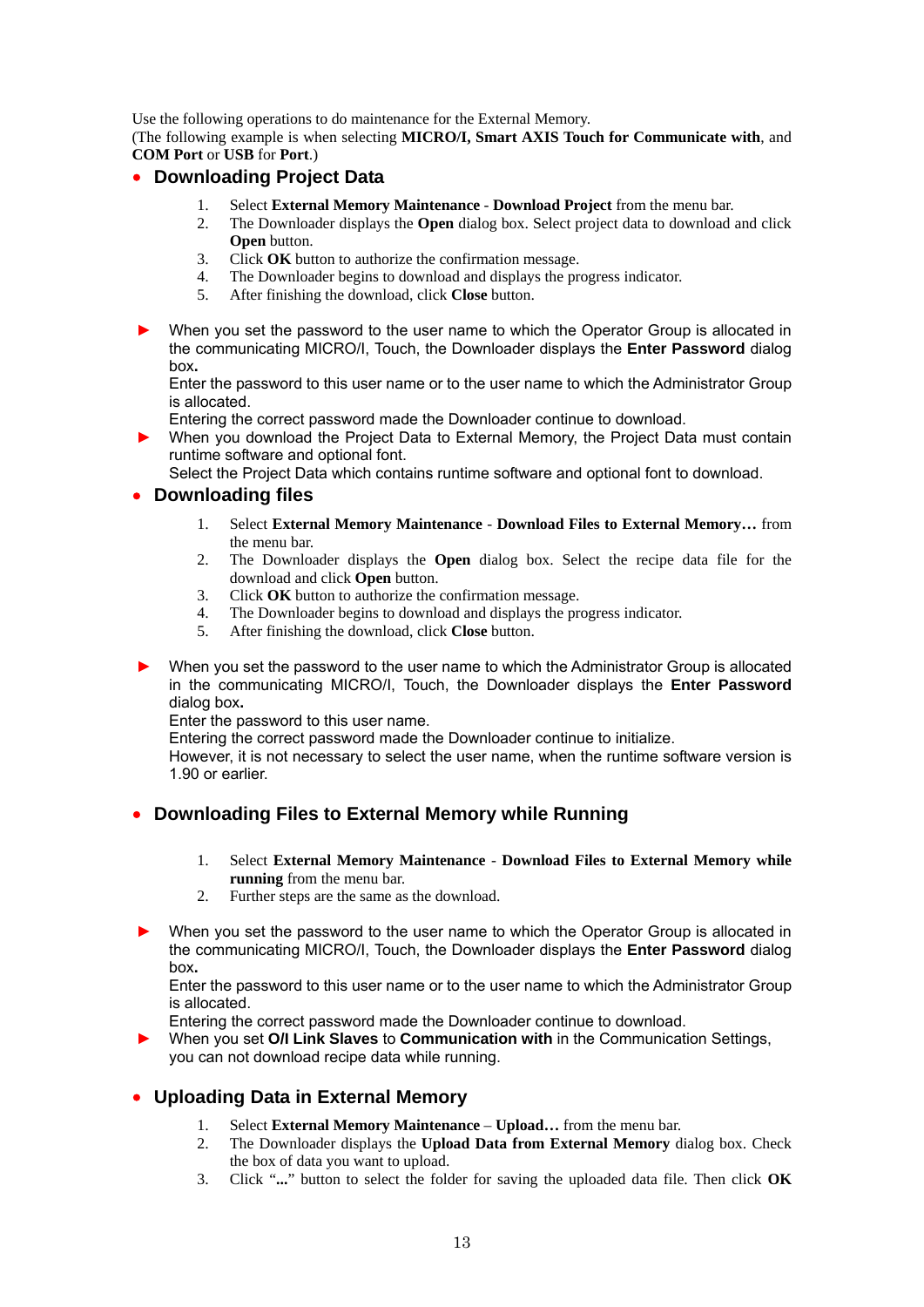button.

- 4. Click **Yes** button to authorize the confirmation message for uploading.<br>5. The Downloader begins to upload and displays the progress indicator.
- The Downloader begins to upload and displays the progress indicator.
- 6. After finishing the upload, click **Close** button.
- When you set the password to the user name to which the Reader Group is allocated in the communicating MICRO/I, Touch, the Downloader displays the **Enter Password** dialog box**.** Enter the password to this user name or to the user name to which the Administrator Group or the Operator Group is allocated.

Entering the correct password made the Downloader continue to upload.

However, it is not necessary to enter the user name, when the runtime software version is 1.90 or earlier.

### ● **Clearing Data in External Memory**

- 1. Select **External Memory Maintenance Clear…** from the menu bar.
- 2. The Downloader displays the **Clear Data** dialog box. Check the box of data you want to delete and then click **OK** button.
- 3. Click **Yes** button to authorize the confirmation message for initializing.
- 4. The Downloader begins to initialize and displays the progress indicator.
- 5. After finishing the initialization, click **Close** button.
- ► When you set the password to the user name to which the Administrator Group is allocated in the communicating MICRO/I, Touch, the Downloader displays the **Enter Password**  dialog box**.**

Enter the password to this user name.

Entering the correct password made the Downloader continue to initialize.

However, it is not necessary to select the user name, when the runtime software version is 1.90 or earlier.

### ● **Formatting External Memory**

- 1. Select **External Memory Maintenance Format** from the menu bar.
- 2. Click **Yes** button to authorize the confirmation message for formatting.<br>3. The Downloader begins to format and displays the progress indicator.
- The Downloader begins to format and displays the progress indicator.
- 4. After finishing the format, click **Close** button.
- ► When setting the password to the project in the MICRO/I, the Downloader displays the **Enter Password** dialog box. After entering the password, click **OK** button.

When you set the password to the user name to which the Administrator Group is allocated in the communicating MICRO/I, the Downloader displays the **Enter Password** dialog box**.** Enter the password to this user name.

Entering the correct password made the Downloader continue to format.

However, it is not necessary to select the user name, when the runtime software version is 1.90 or earlier.

### **Procedure differences according to the communication setting**

Applicable operating procedures at the beginning of the communication depend on the setting.

#### When selecting **MICRO/I, Smart AXIS Touch** for **Communication with**, and **Ethernet** for **Port**.

- 1. The Downloader opens the **Target IP Address** dialog box.
- 2. Specify the target IP address and click **OK** button.
- 3. The Downloader begins to communicate.

#### When selecting **O/I Link Slaves** for **Communication with**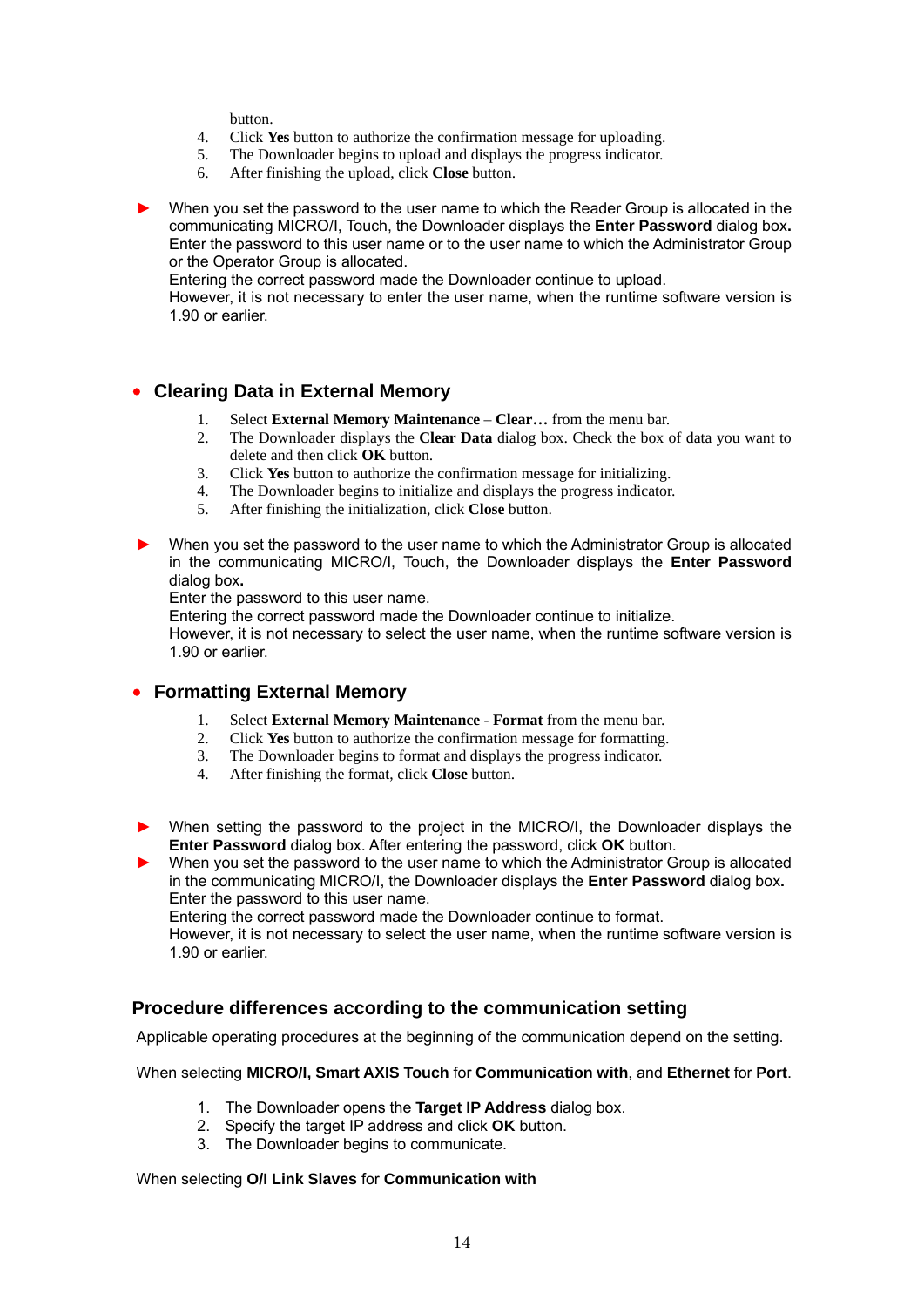- 1. The Downloader opens the **Target Slaves** dialog box.
- 2. Select target slaves and click **OK** button.
- ➪Only when selecting **Ethernet** for **Port**, the Downloader displays the **Master IP Address** and "**...**" button on the edit box. Specify **Target IP Address** here.
	- 3. The Downloader begins to communicate.

### <span id="page-17-0"></span>**6-8 Change Picture Data**

The Downloader can change only Picture Data with opening project data for Downloader or uploading the Picture Data from MICRO/I.

The change of Picture Data is done with Picture Manager.

When Picture file of the same name as the already registered Picture is imported, the image is overwritten.

The importable Picture file is BMP, WMF, DXF, JPEG and ICO.

Use the following operations to change Picture Data.

This function is not available in the case of HG2G-5F/HG3G/HG4G/Touch. For changing the picture data in HG3G/HG4G, select **External Memory Maintenance** - **Download Files to External Memory…** from the menu bar.

### **Change Picture in Project Data for Downloader**

(The following example is when selecting **MICRO/I, Smart AXIS Touch** for **Communication with**, and **COM Port** or **USB** for **Port**.)

- 1. Select **Options Change Picture Data Picture in Project Data for Downloader** from the menu bar.
- 2. Select the project data file for the Downloader on the **Open** dialog box and then click **Open** button.

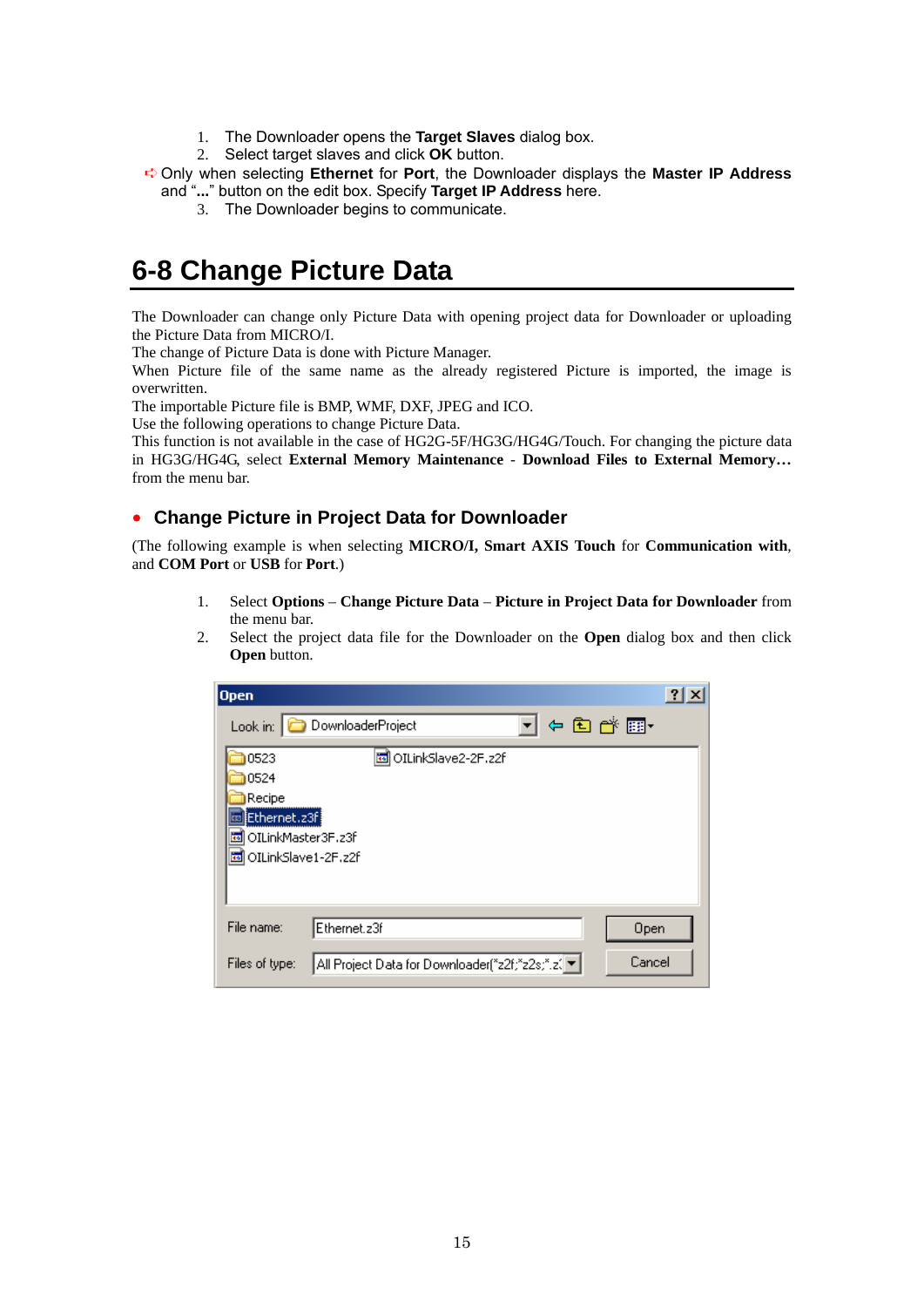3. Change Picture Data on the opened **Picture Manager**.

| $\blacksquare$<br>Pic_Lib<br>Book Name:<br>Picture<br>Picture List:<br>$\leq$ Import<br>Export ><br>□<br>Π<br>aaa1<br>aaa<br>$\nabla$ Import with color conversion<br>to Transp.<br>Convert from<br>$\Box$ Import with dithering<br>Attributes | <b>Picture Browser</b> | $\vert x \vert$ |
|------------------------------------------------------------------------------------------------------------------------------------------------------------------------------------------------------------------------------------------------|------------------------|-----------------|
|                                                                                                                                                                                                                                                |                        |                 |
|                                                                                                                                                                                                                                                |                        |                 |
| File type :<br>bbb<br>Size(W*H):<br>Write Picture Data to CF Card<br>Cancel<br>Help<br>OK                                                                                                                                                      |                        |                 |

| <b>Book Name:</b>             | The images displayed in Picture List change according to the Book selected by you.     |
|-------------------------------|----------------------------------------------------------------------------------------|
| Import:                       | Select Picture that you want to change on Open dialog box.                             |
|                               | File name of Picture file specified by you must be same as the already registered      |
|                               | Picture Name in Picture List.                                                          |
|                               | If the size of the changed image is different from the original image, it may be       |
|                               | displayed with the different image because the image is resized on the screen of       |
|                               | MICRO/I automatically.                                                                 |
| Export:                       | Export the Picture selected by you in Picture List with converting to bitmap file.     |
|                               | Change the image with importing the bitmap file after editing the exported bitmap      |
|                               | file on <b>Microsoft Paint</b> etc.                                                    |
| Import with color conversion: |                                                                                        |
|                               | When this check box is selected, you can convert the specified color to the specified  |
|                               | color while importing the image. You can specify the original color and the            |
|                               | destination color. You can choose the destination color as transparent too.            |
| Import with dithering:        |                                                                                        |
|                               | When this check box is selected, dithering is performed on the file when it is         |
|                               | registered. Dithering can ensure that graphics with tone gradations and photographs    |
|                               | are registered so that they remain attractive to look at.                              |
| Attributes:                   | Display the attributes of the image selected in the image list.                        |
|                               | Display the type of the registered file.<br>File Type:                                 |
|                               | $Size(W*H)$ : Display the file size.                                                   |
|                               | Write Picture Data to External Memory:                                                 |
|                               | Save all picture data you selected to the External Memory as one-file.                 |
| 4.                            | Click OK button to start the downloading the changed Picture data.                     |
| 5.                            | The Downloader begins to download and displays the progress indicator. The             |
|                               | communication conditions in this instance are the one you set in Options -             |
|                               | <b>Communication Settings</b>                                                          |
| 6.                            | When the project data size exceeds the downloadable size while downloading the changed |

- Picture data, error message is displayed.
- 7. After finishing the download, click **Close** button.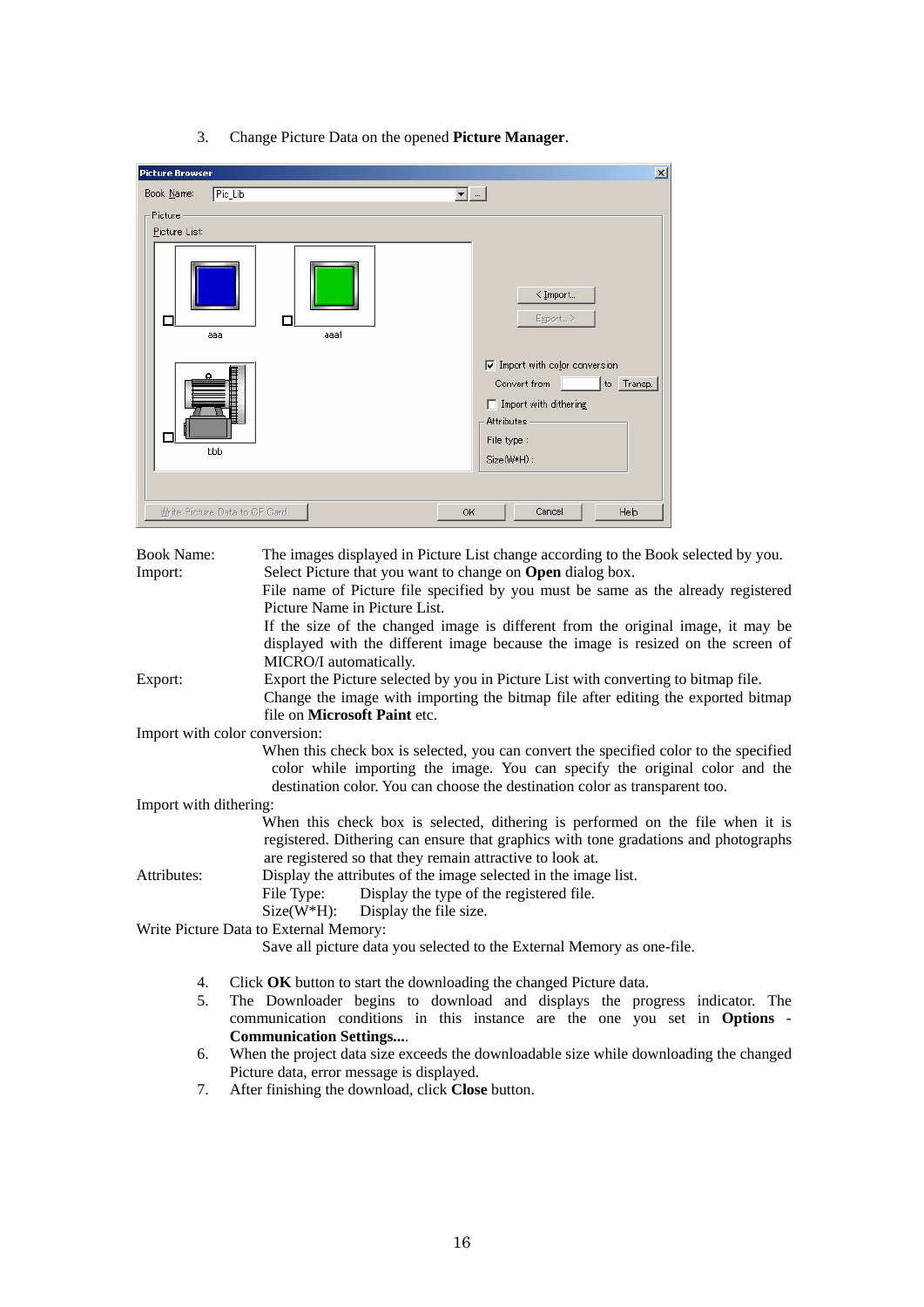### ● **Change Picture uploaded from HG**

(The following example is when selecting **MICRO/I, Smart AXIS Touch** for **Communication with**, and **COM Port** or **USB** for **Port**.)

- 1. Select **Options Change Picture Data Picture uploaded from HG** from the menu bar.
- 2. Select the project data file for the Downloader on the **Open** dialog box and then click **Open** button.
- 3. The Downloader begins to upload and displays the progress indicator.
- 4. After finishing the upload, you can change Picture on the opened **Picture Browser**. For **Picture Manager**, refer to "**Change Picture in Project Data for Downloader**".
- 5. Click **OK** button to start the downloading the changed Picture data.
- 6. The Downloader begins to download and displays the progress indicator. The communication conditions in this instance are the one you set in **Options** - **Communication Settings...**.
- 7. When the project data size exceeds the downloadable size while downloading the changed Picture data, error message is displayed.
- 8. After finishing the download, click **Close** button.

When you set the password to the user name to which the Administrator Group is allocated in the communicating MICRO/I, the Downloader displays the **Enter Password** dialog box. Enter the password to this user name.

Entering the correct password made the Downloader continue to next step.

### **Procedure differences according to the communication setting**

Applicable operating procedures at the beginning of the communication depend on the setting.

#### When selecting **MICRO/I, Smart AXIS Touch** for **Communicate with**, and **Ethernet** for **Port**

- 1. The Downloader opens the **Target IP Address** dialog box.
- 2. Click **OK** button to specify the target IP address.
- 3. The Downloader begins the communication.

#### When selecting **O/I Link Slaves** for **Communicate with**

- 4. The Downloader opens the **Target Slaves** dialog box.
- 5. Select target slaves and click **OK** button.
- ➪Only when selecting **Ethernet** for **Port**, the Downloader displays the **Master IP Address** and "**...**" button on the edit box. Specify the target IP address here.
	- 6. The Downloader begins to download.

### <span id="page-19-0"></span>**6-9 Change Text Data**

The Downloader can change only Text Data with opening project data for Downloader or uploading the Text Data from MICRO/I, Touch.

The change of Text Data is done with Text Manager.

You can change Text Data with clicking **Edit** button after changing the text of the already registered Text ID.

Use the following operations to change Text Data.

### ● **Change Text in Project Data for Downloader**

(The following example is when selecting **MICRO/I, Smart AXIS Touch** for **Communication with**, and **COM Port** or **USB** for **Port**.)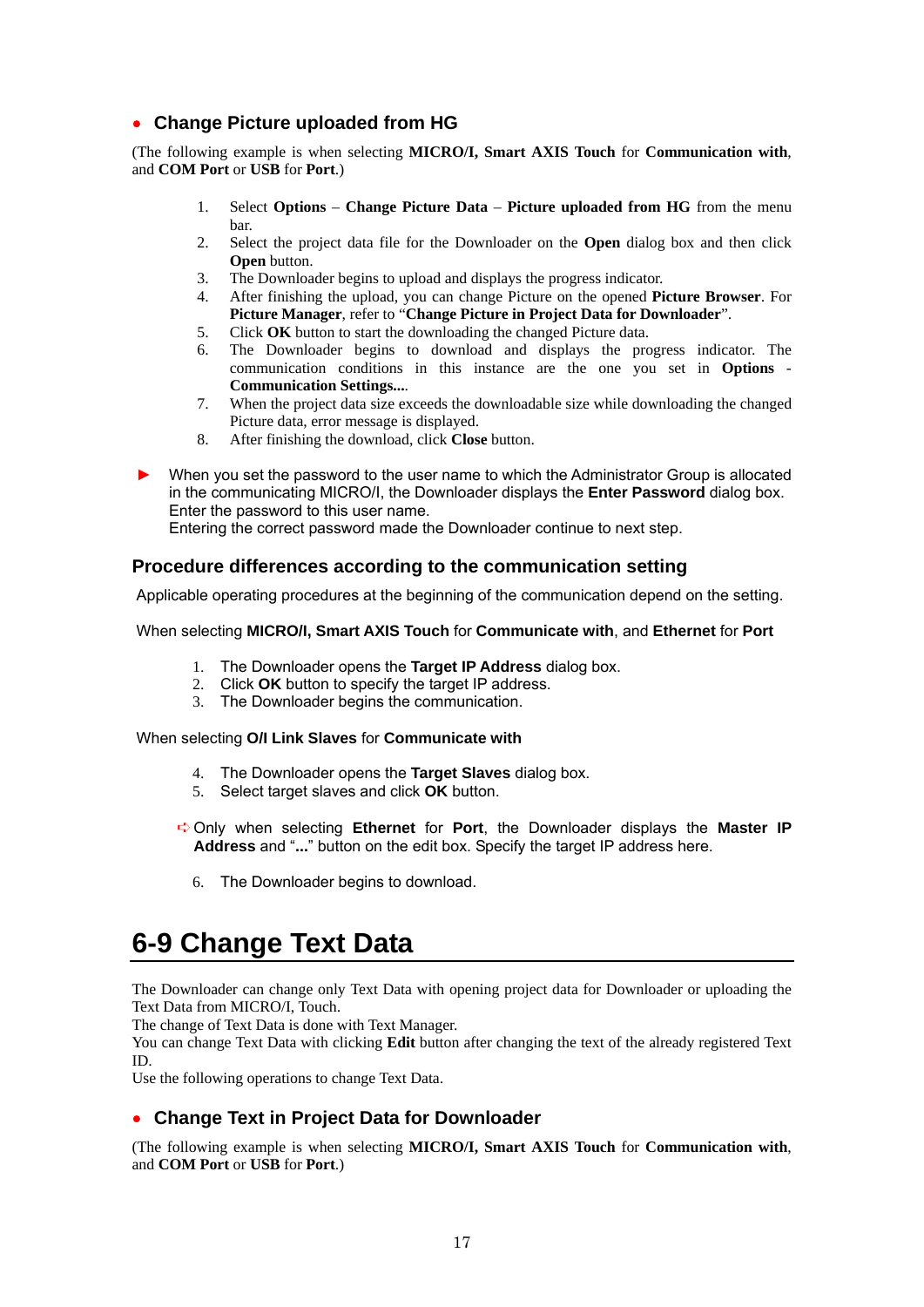- 1. Select **Options Change Text Data Text in Project Data for Downloader** from the menu bar.
- 2. Select the project data file for the Downloader on the **Open** dialog box and then click **Open** button.

| <b>Text Browser</b>  |                     |                 |                           |                                                                            |                 |     |                           | $\mathbf{x}$                                             |
|----------------------|---------------------|-----------------|---------------------------|----------------------------------------------------------------------------|-----------------|-----|---------------------------|----------------------------------------------------------|
| $Text$<br>ID:        | 匝                   |                 | H                         | Text Group:                                                                | $1 -$ Group $1$ |     | $\overline{\mathbf{r}}$ . |                                                          |
| Font:<br>Text Color: | -Text Attribute     | European<br>000 | $\overline{\blacksquare}$ | -Windows Font-<br>Font: Arial<br>Character Set: ANSI<br>Character Pitch: 0 |                 |     | Size: 10                  | Style: Regular<br>Space between lines:<br>$\overline{0}$ |
| Text:                |                     |                 | Moter Control Line        |                                                                            |                 |     |                           | <u> ≂l ≫</u>                                             |
|                      | Text Messages List: |                 |                           |                                                                            |                 |     |                           |                                                          |
| ID                   | Font                | Color           | Message                   |                                                                            |                 |     |                           | Edit                                                     |
| 1                    | European            | 000             | Moter Control Line        |                                                                            |                 |     |                           |                                                          |
| $\overline{2}$<br>3  | <b>European</b>     | 000<br>000      | Stop Moter                |                                                                            |                 |     |                           |                                                          |
|                      | European            |                 | Start Moter               |                                                                            |                 |     |                           |                                                          |
|                      |                     |                 |                           |                                                                            |                 |     |                           | Eind                                                     |
|                      |                     |                 |                           |                                                                            |                 |     |                           | Reglace                                                  |
|                      |                     |                 |                           |                                                                            |                 |     |                           | Import                                                   |
|                      |                     |                 |                           |                                                                            |                 |     |                           |                                                          |
| Other Groups:        |                     |                 |                           |                                                                            |                 |     |                           | Export                                                   |
| G                    | Font                | Color           | Message                   |                                                                            |                 |     |                           |                                                          |
|                      |                     |                 |                           |                                                                            |                 | OK. | Cancel                    | Help                                                     |

3. Change Text Data on the opened **Text Manager**.

| Text ID:        | The ID of the selected text in Text Message List is displayed.                                         |
|-----------------|--------------------------------------------------------------------------------------------------------|
| Text Group:     | The texts displayed in Text Message List change according to the Text Group                            |
|                 | selected by you.                                                                                       |
| Text Attribute: | You can change not only Text but also Font or Text Color.                                              |
|                 | Input characters of text up to 3750. To input a special character or symbol, click the                 |
|                 | [>>] button to invoke Unicode Input dialog box.                                                        |
|                 | Text Message List: Display the registered Text in Text Manager. In the case of multiple lines of text, |
|                 | "¥n" represents a carriage return.                                                                     |
| Edit:           | Change the text of Text ID selected in Text Message List to Font, Text Color and                       |
|                 | Text displayed in Text Attribute.                                                                      |
| Find:           | Searches for a specified text string in the Text Message List.                                         |
| Replace:        | Replaces a specified text string in the Text Message List.                                             |
| Import:         | You can change current text settings by importing text settings list.                                  |
|                 | When you change Text, recommend to export the text registered in Text Manager                          |
|                 | then change the exported text then import the changed text.                                            |
|                 | The file extension for the Text Setting List file is *.txt and *.csv. The Text Setting                 |
|                 | List file includes the Text ID, font, text but only the font and text are read. While                  |
|                 | reading, font name should be matched font list name.                                                   |
|                 | Using Unicode format, you can handle multiple languages with Unicode applicable                        |
|                 | applications, like Excel or editors.                                                                   |
| Export:         | You can export the current text settings list to the file.                                             |
|                 | You can write the content set using the Text Manager to a CSV-format file (delimiter                   |
|                 | is comma or semicolon) or tab delimited Unicode text. The file extension is *.csv or                   |
|                 |                                                                                                        |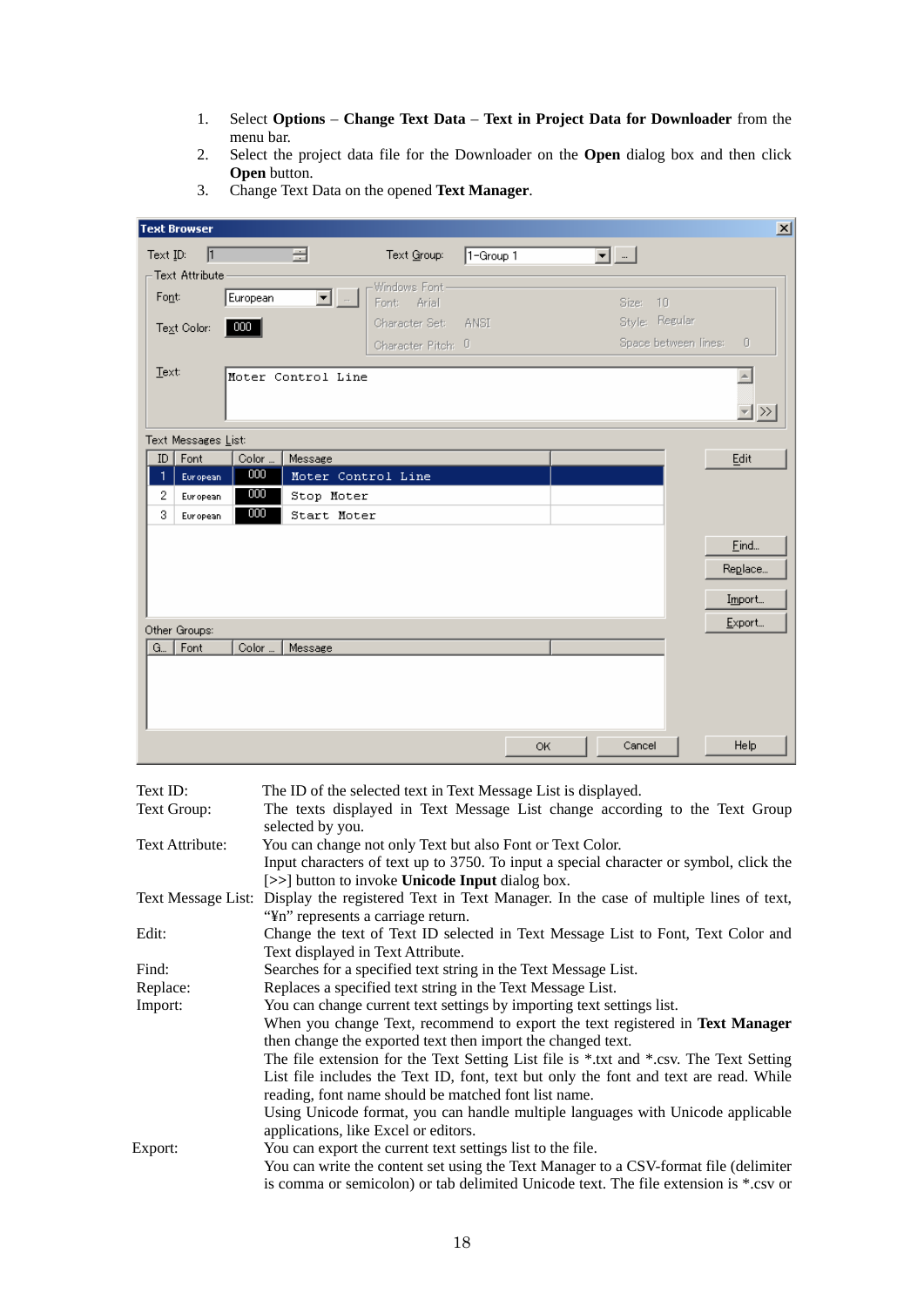$*$  txt.

Using Unicode format, you can see or edit multiple languages with Unicode applicable applications, like Excel or editors.

- 4. Click **OK** button to start the downloading the changed Text data.
- 5. The Downloader begins to download and displays the progress indicator. The communication conditions in this instance are the one you set in **Options** - **Communication Settings...**.
- 6. When the project data size exceeds the downloadable size while downloading the changed Text data, error message is displayed.
- 7. After finishing the download, click **Close** button.

### ● **Change Text uploaded from HG, Touch**

(The following example is when selecting **MICRO/I, Smart AXIS Touch** for **Communication with**, and **COM Port** or **USB** for **Port**.)

- 1. Select **Options Change Text Data Text uploaded from HG** from the menu bar.
- 2. Select the project data file for the Downloader on the **Open** dialog box and then click **Open** button.
- 3. The Downloader begins to upload and displays the progress indicator.
- 4. After finishing the upload, you can change Text on the opened **Text Manager**. For **Text Manager**, refer to "**Change Text in Project Data for Downloader**".
- 5. Click **OK** button to start the downloading the changed Text data.
- 6. The Downloader begins to download and displays the progress indicator. The communication conditions in this instance are the one you set in **Options** - **Communication Settings...**.
- 7. When the project data size exceeds the downloadable size while downloading the changed Text data, error message is displayed.
- 8. After finishing the download, click **Close** button.
- When you set the password to the user name to which the Administrator Group is allocated in the communicating MICRO/I, Touch, the Downloader displays the **Enter Password** dialog box.

Enter the password to this user name.

Entering the correct password made the Downloader continue to next step.

### **Procedure differences according to the communication setting**

Applicable operating procedures at the beginning of the communication depend on the setting.

#### When selecting **MICRO/I, Smart AXIS Touch** for **Communicate with**, and **Ethernet** for **Port**

- 1. The Downloader opens the **Target IP Address** dialog box.
- 2. Click **OK** button to specify the target IP address.
- 3. The Downloader begins the communication.

#### When selecting **O/I Link Slaves** for **Communicate with**

- 4. The Downloader opens the **Target Slaves** dialog box.
- 5. Select target slaves and click **OK** button.
- ➪Only when selecting **Ethernet** for **Port**, the Downloader displays the **Master IP Address** and "**...**" button on the edit box. Specify the target IP address here.
	- 6. The Downloader begins to download.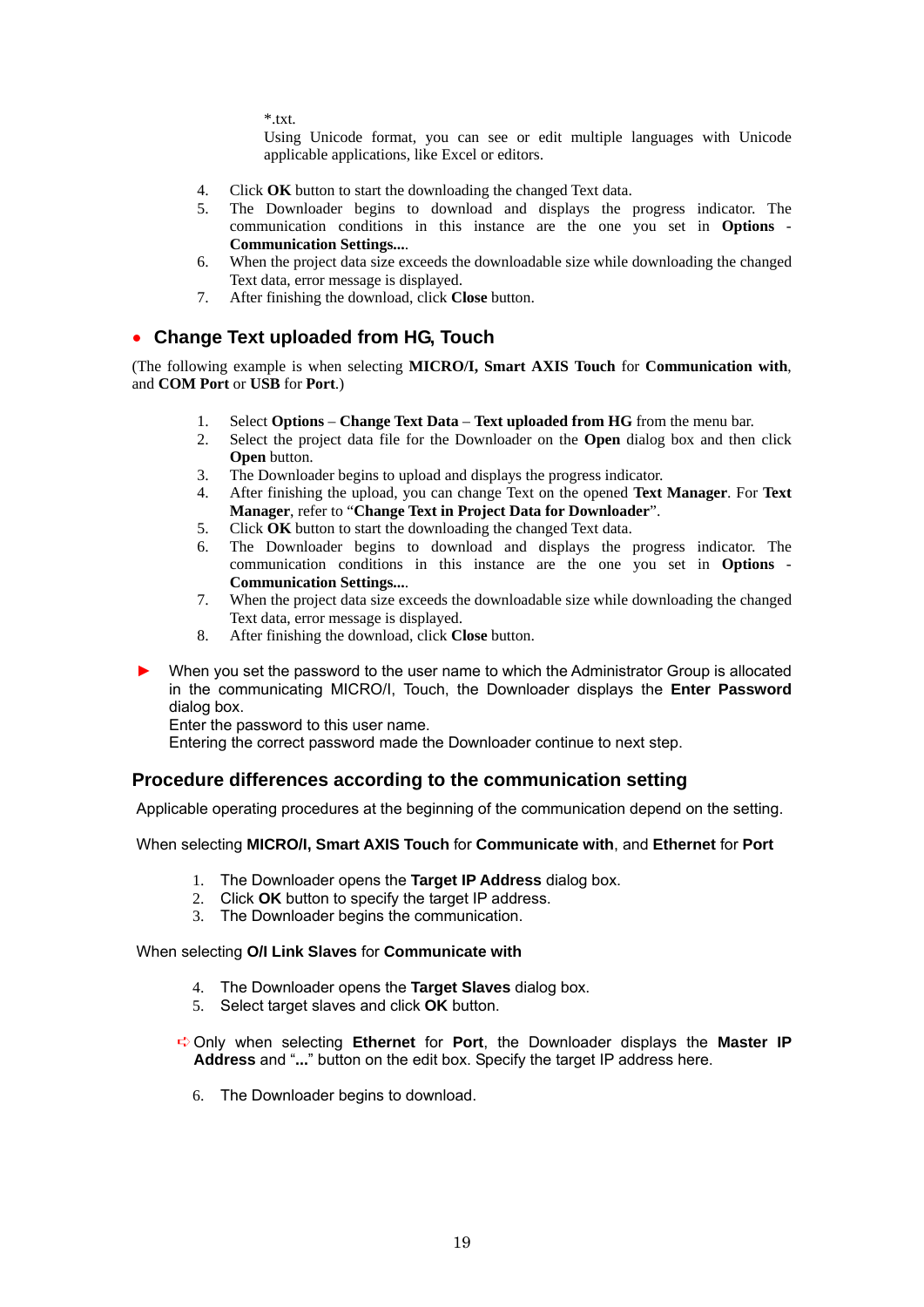### <span id="page-22-0"></span>**6-10 Read Device Data**

The Downloader can read the data stored in the specified Device Address and can save the data with CSV file format.

Use the following operations to read Device Data.

(The following example is when selecting **MICRO/I, Smart AXIS Touch** for **Communication with**, and **COM Port** or **USB** for **Port**)

- 1. Select **Option Read Device Data…** from the menu bar.
- 2. The **Device Data Settings** dialog box appears. Specify the header address of Device Address and the number of data which you want to read. Then click **OK** button.

| <b>Device Data Settings</b>          |                  |                       |        |  |
|--------------------------------------|------------------|-----------------------|--------|--|
| Device:                              |                  | LDR: HG Data Register |        |  |
| Address:                             | 121              | $\frac{1}{2}$         |        |  |
| No. of Device Data:                  | man<br>Tin<br>10 |                       |        |  |
| ⊽<br>Reset HG after writing the data |                  |                       |        |  |
|                                      |                  |                       | Cancel |  |

- 3. The **Save** dialog box appears. Specify the folder in which the read data files are saved. Then click **OK** button.
- 4. The Downloader begins to read Device Data and displays the progress indicator.
- 5. When finishing the reading, click **Close** button. The read data is saved with CSV file format.
- ► When you set the password to the user name to which the Reader Group is allocated in the communicating MICRO/I, Touch, the Downloader displays the **Enter Password** dialog box**.** Enter the password to this user name or to the user name to which the Administrator Group or the Operator Group is allocated.

Entering the correct password made the Downloader continue to read Device Data.

### **Procedure differences according to the communication setting**

Applicable operating procedures at the beginning of the communication depend on the setting.

When selecting **MICRO/I, Smart AXIS Touch for Communicate with**, and **Ethernet** for **Port** 

- 1. The Downloader opens the **Target IP Address** dialog box.
- 2. Specify the target IP address and then click **OK** button.
- 3. The Downloader begins to read Device Data.
- 4. The Downloader saves the read data into the folder after which the IP address number is named.

When selecting O/I Link Slaves for **Communicate with** Not support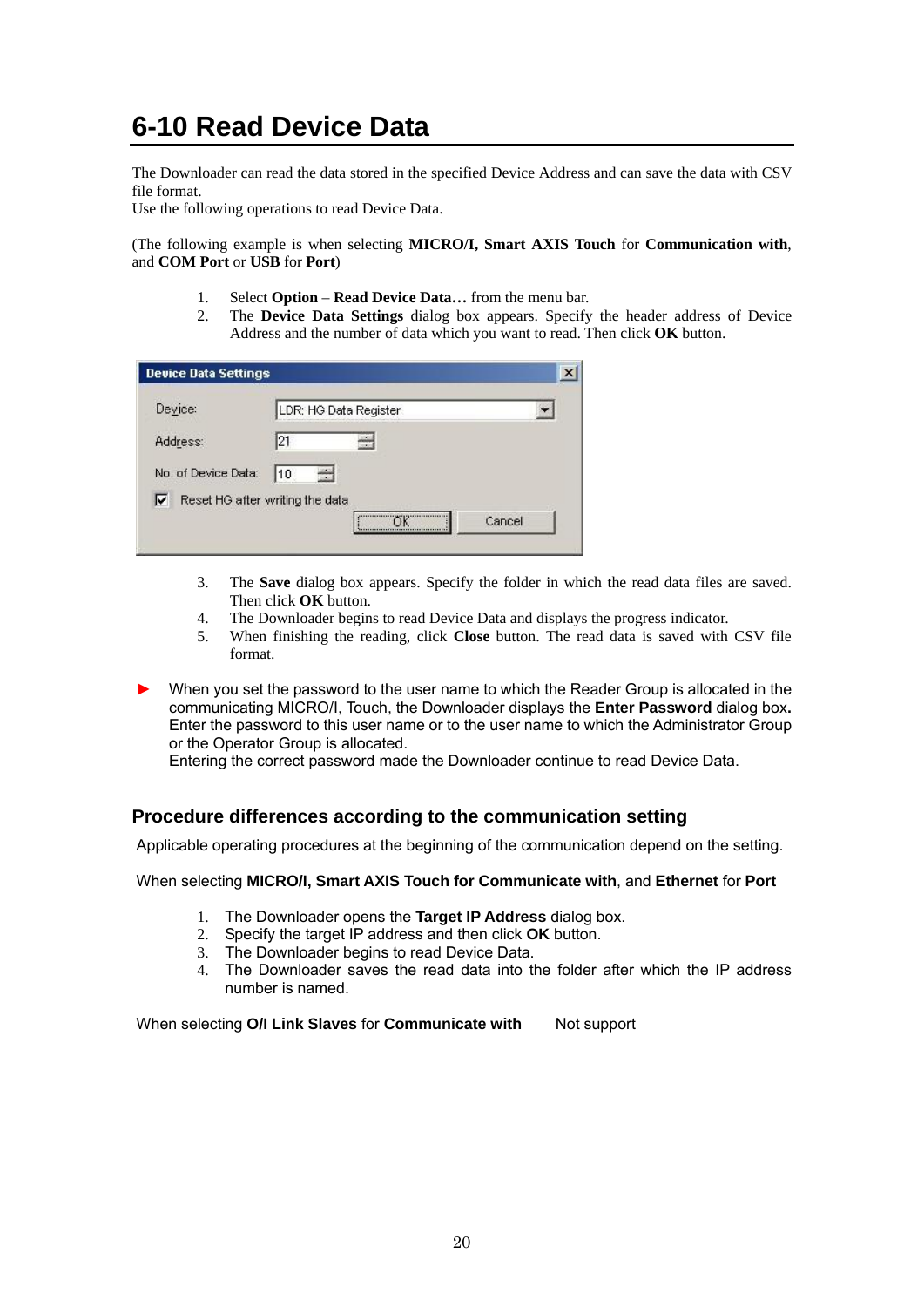### <span id="page-23-0"></span>**6-11 Write Device Data**

The Downloader can write the data saved in CSV file to the specified Device Address. Use the following operations to write Device Data.

(The following example is when selecting **MICRO/I, Smart AXIS Touch** for **Communication with**, and **COM Port** or **USB** for **Port**)

- 1. Select **Option Write Device Data…** from the menu bar.
- 2. The **Device Data Settings** dialog box appears. Specify the header address of Device Address and the number of data which you want to write. If you want to reset MICRO/I, Touch after writing Device Data, check the box of **Reset after writing the data**. Then click **OK** button.

| <b>Device Data Settings</b> |                        | × |
|-----------------------------|------------------------|---|
| Device:                     | LDR: HMI Data Register |   |
| Address:                    | $\cdot$                |   |
| Number of Device Data:      | ═                      |   |
| Reset after writing Data    |                        |   |
|                             |                        |   |
|                             | OK                     |   |
|                             | Cancel                 |   |

- 3. The **Open** dialog box appears. Specify the file which Device Data is saved. Then click **Open** button.
- 4. The Downloader begins to write Device Data and displays the progress indicator.
- 5. When finishing the writing, click **Close** button.
- 6. When **Reset after writing the data** check box is ON, MICRO/I, Touch is reset after writing the data. When the check box is OFF, it isn't reset.
- When you set the password to the user name to which the Operator Group is allocated in the communicating MICRO/I, Touch, the Downloader displays the **Enter Password** dialog box**.**

Enter the password to this user name or to the user name to which the Administrator Group is allocated.

Entering the correct password made the Downloader continue to write Device Data.

### **Procedure differences according to the communication setting**

Applicable operating procedures at the beginning of the communication depend on the setting.

#### When selecting **MICRO/I, Smart AXIS Touch** for **Communicate with**, and **Ethernet** for **Port**

- 1. The Downloader opens the **Target IP Address** dialog box.
- 2. Specify the target IP address and then click **OK** button.
- 3. The Downloader begins to write Device Data.

When selecting **O/I Link Slaves** for **Communicate with** Not support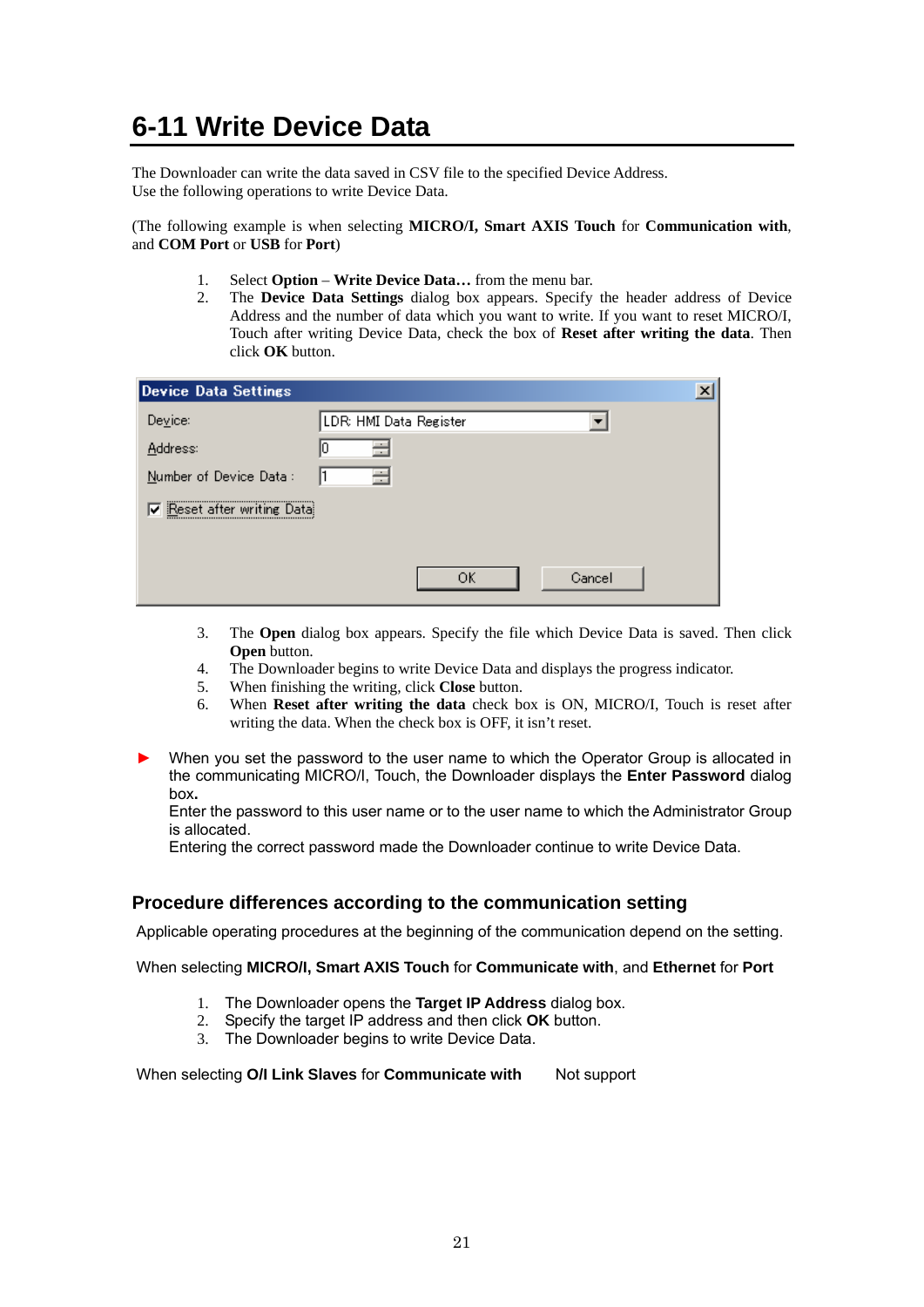### <span id="page-24-0"></span>**6-12 System Information**

The system information enables you to confirm the runtime software information in the MICRO/I and the project information now downloading.

Use the following operation to confirm the system information.

(The following example is when selecting **MICRO/I, Smart AXIS Touch** for **Communication with**, and **Serial** or **USB** for **Port**.)

- 1. Select **Options Target Information** from the menu bar.
- 2. The Downloader begins to communicate in no time and displays the project information.

| <b>Target Information</b>  |                                         | × |
|----------------------------|-----------------------------------------|---|
| Target Runtime Information |                                         |   |
| <b>Product Series:</b>     | FT1A-C12RA-*                            |   |
| <b>Runtime Version:</b>    | 3.73                                    |   |
| Memory Space (byte):       | 5439488                                 |   |
| Target Font Information    | Target External Memory Information      |   |
| Target Project Information |                                         |   |
| Project Name:              | modbus3                                 |   |
| Modified Date:             | Wednesday, Feburary 20, 2013 8:51:13 AM |   |
| Project Version:           | 5.0011                                  |   |
| <b>PLC</b> Manufacturer:   | Modicon                                 |   |
| Protocol:                  | MODBUS RTU - 1:N communication          |   |
| Driver Version:            | 0.91                                    |   |
| Opened Project Information |                                         |   |
| Project Name:              | Unknown                                 |   |
| <b>Modified Date:</b>      | Unknown                                 |   |
| Version Number:            | Unknown                                 |   |
|                            | ОК                                      |   |

- ► At this time, clicking **Target Font Information** enable you to confirm the optional font information now downloaded in the MICRO/I.
- ► At this time, clicking **Target External Memory Information** enable you to confirm the status of the External Memory inserted into the MICRO/I, Touch.

### **Procedure differences according to the communication setting**

Applicable operating procedures at the beginning of the communication depend on the setting.

#### When selecting **MICRO/I, Smart AXIS Touch** for **Communicate with**, and **Ethernet** for **Port**.

- 1. The Downloader opens the **Target IP Address** dialog box.
- 2. Specify the target IP address, and then click **OK** button.
- 3. The Downloader begins to communicate.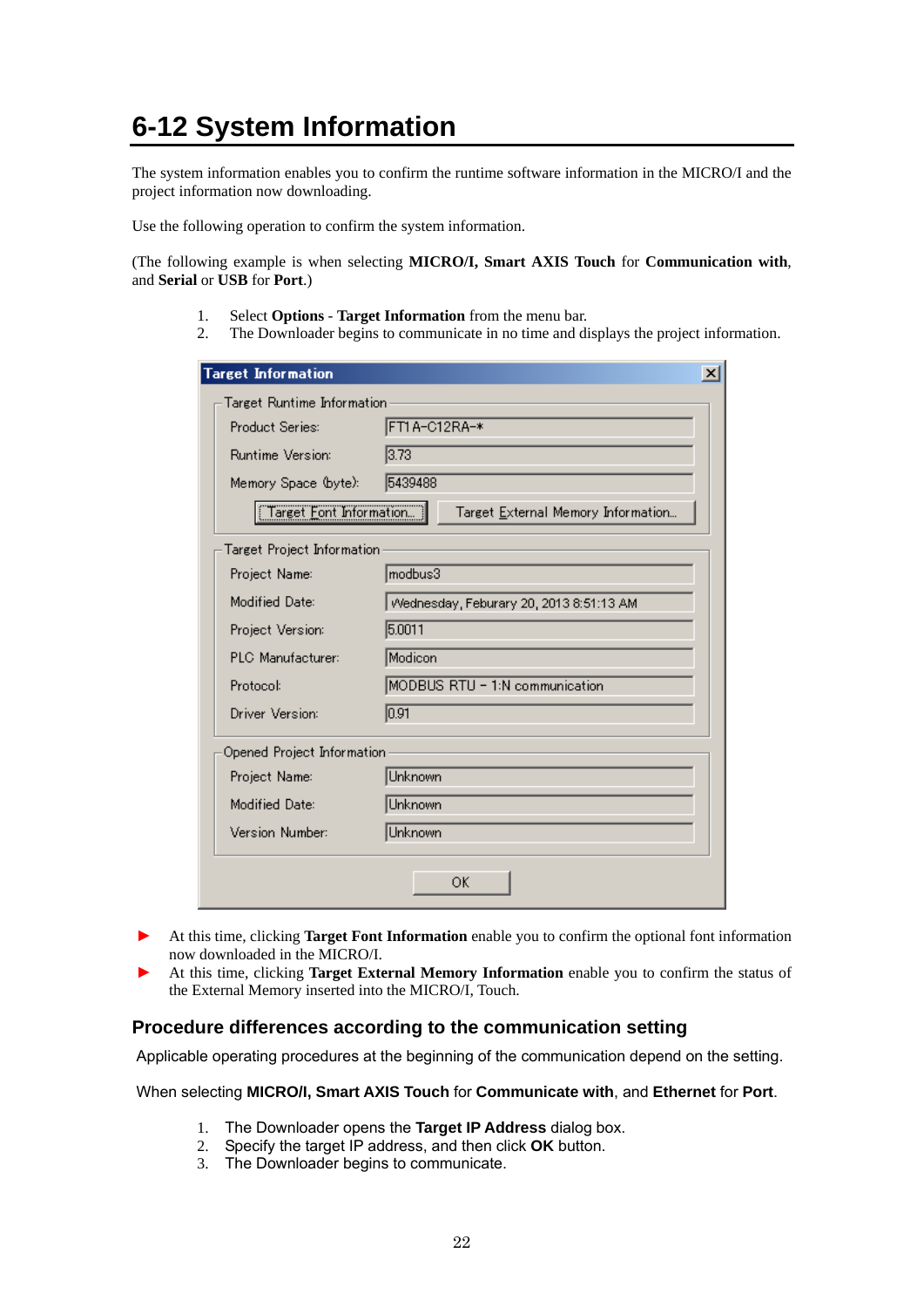### When selecting **O/I Link Slaves** for **Communication with**

- 1. The Downloader opens the **Target Slaves** dialog box.
- 2. Select target slaves and click **OK** button.
- ➪Only when selecting **Ethernet** for **Port**, the Downloader displays **Master IP Address** and "**...**" button on the edit box. Specify **Target IP Address** here.
	- 3. The Downloader begins to communicate.

### <span id="page-25-0"></span>**6-13 Displaying Version Information**

Use the following procedure to display the version information for the Downloader.

- 1. Select **Help About** from the menu bar.
- 2. The Downloader displays the **About Downloader** dialog box.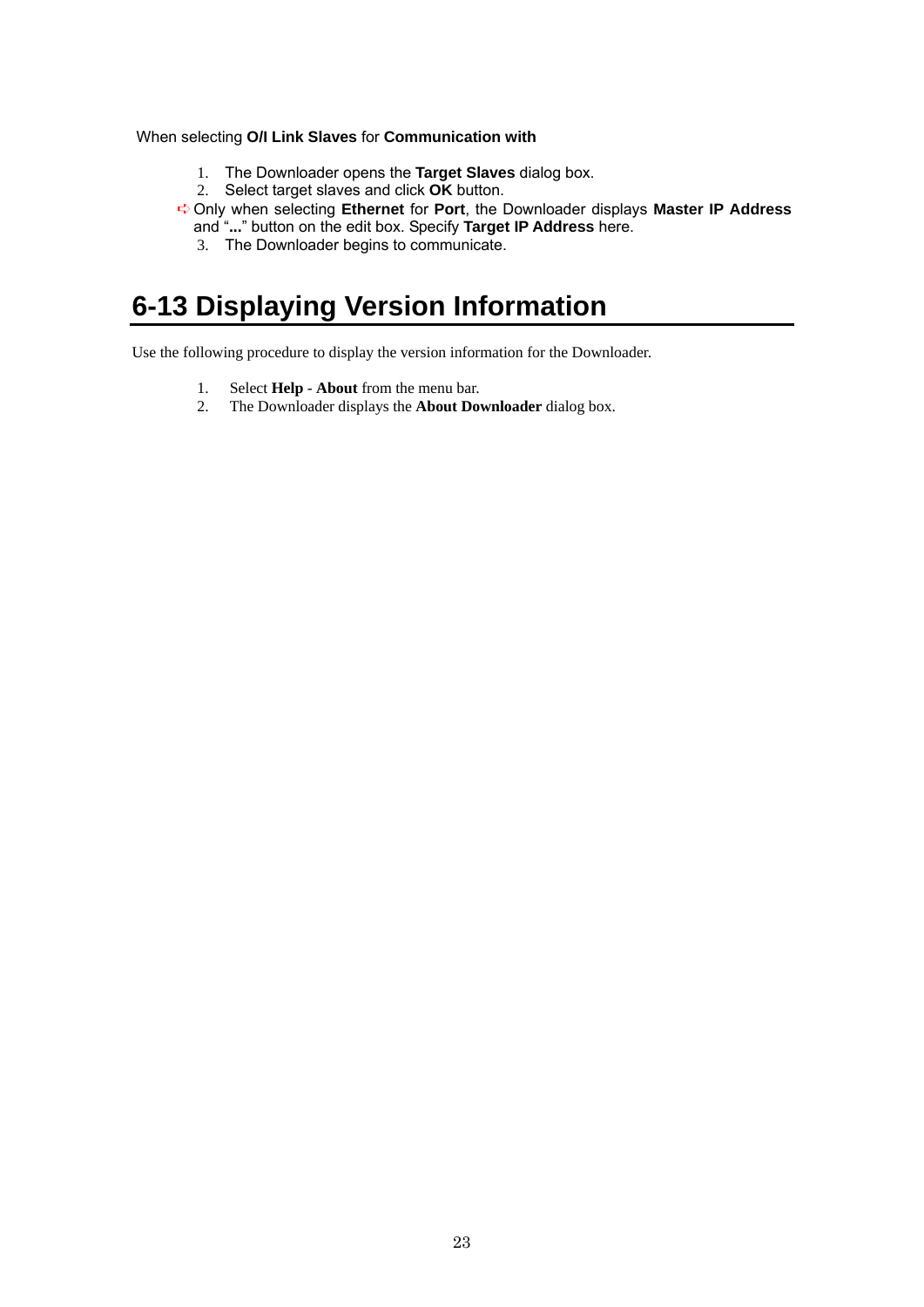# <span id="page-26-0"></span>**7 Formatting Log Data**

Uploading log data - Alarm Log Data, Data Log Data and Operation Log Data - enable you to save the CSV file into the specified folder.

HG2G-5F/HG3G/HG4G/Touch: The respective log data are saved as the specified name in WindO/I-NV2, WindO/I-NV3.

HG2G/S/HG3F/HG4F: The respective log data are saved as below. Alarm Log Data: ALMHT.CSV Data Log Data: LOG##.CSV (## is Channel No. in Data Log Settings) Operation Log Data: OPLOG.CSV

For the format of each log data file, please refer WindO/I-NV2, Touch Users Manual.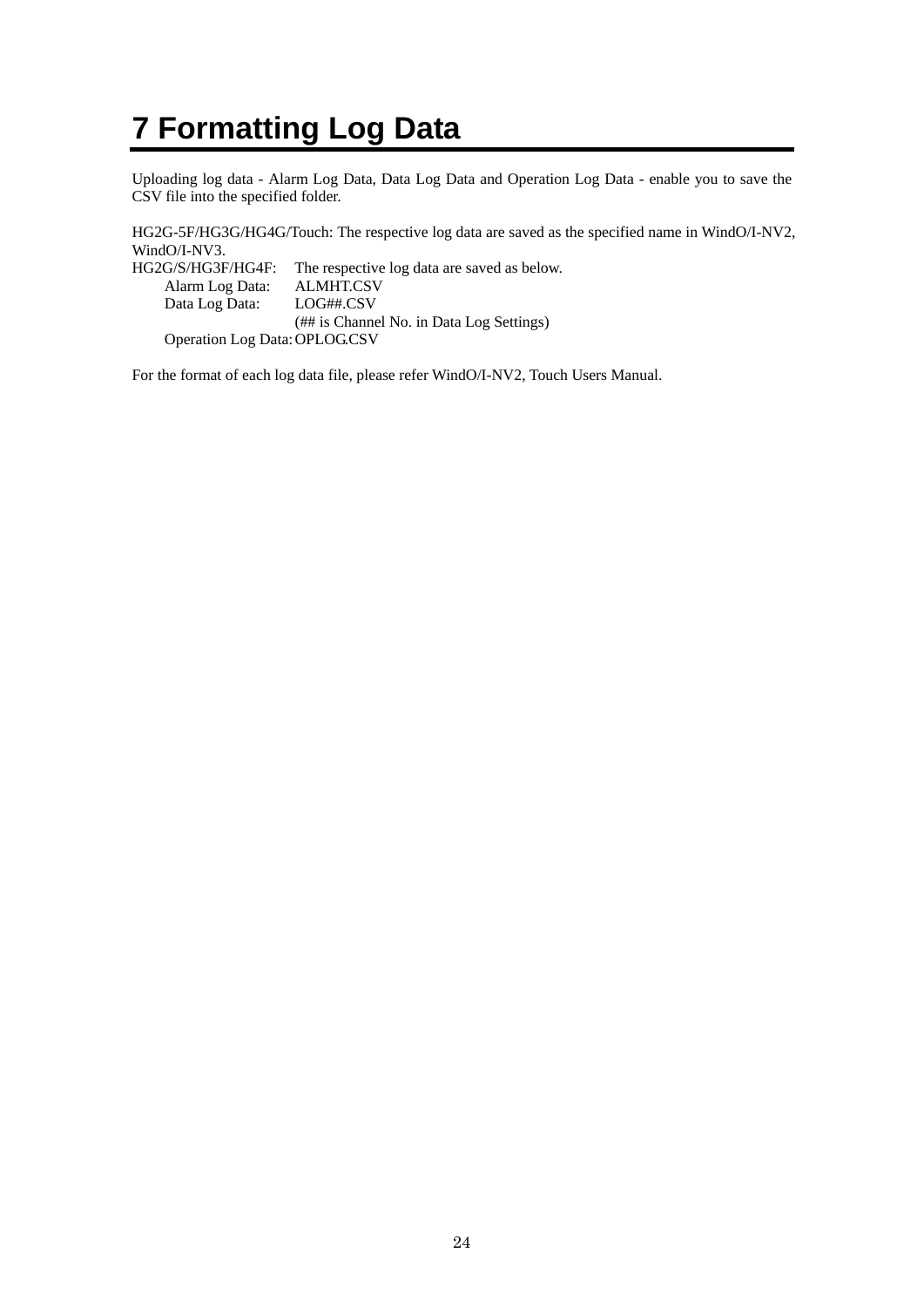# <span id="page-27-0"></span>**8 Download Options**

It is explained here how to download the runtime software and the optional font at the same time in downloading the project. These settings are done when making project data for the Downloader not in the Downloader but in the WindO/I-NV2, WindO/I-NV3.

Use the following operations to set download options.

(The following example is when selecting **MICRO/I, Smart AXIS Touch** for **Communication with,**  and **COM Port** or **USB** for **Port**.)

- 1. Select **1. Save AS...** Other Formats from the menu of the WindO/I-NV2, WindO/I-NV3
- 2. Click **Options...** on the **Save As Project Data for Downloader** dialog box.
- 3. After displaying the **Option** dialog box, select the information you want to add.
- 4. When downloading the runtime software, check the box of **Download Runtime system**.
- 5. When downloading the optional font, check the box of **Download additional fonts**. Then check the box of font you want to download.
- ➪At this time, if the Downloader can communicate with the MICRO/I, Touch, clicking **Target Font Information** enables you to confirm the font information in the MICRO/I, Touch.
	- 6. Clicking **OK** button will terminate the setting. However, if you check the box in the step 4., the Downloader displays the confirmation message whether you want to download the runtime software compulsorily or not. At this time, select **Yes** button.
	- 7. Clicking **Download** button enables you to open the **Save As Project Data for Downloader** dialog box. Then specify the place or the folder to save the data and click **Save** button.
	- 8. Click **Yes** button to authorize the confirmation message for formatting.
	- 9. The Downloader begins to format and displays the progress indicator.
	- 10. After finishing the format, click **Close** button.

### **Procedure differences according to the communication setting**

Applicable operating procedures at the beginning of the communication depend on the setting.

#### When selecting the **MICRO/I, Smart AXIS Touch** for the **Communication with** and **Ethernet**  for **Port.**

- 1. The Downloader opens the **Target IP Address** dialog box.
- 2. Specify the target IP address and then click **OK** button.
- 3. The Downloader begins to download.

### When selecting **O/I Link Slaves** for **Communication with**

- 1. The Downloader opens the **Target Slaves** dialog box.
- 2. Select the target slaves and then click **OK** button.

➪Only when selecting **Ethernet** for **Por**t, the Downloader displays the **Master IP Address** and "**…**" button on the edit box. Specify the target IP address here.

- 3. The Downloader begins to download.
- Caution: When turning the box of **Download Runtime system** off, the Downloader does not download the runtime software. On this account, if the version of following two software is not equal, you cannot download the project.
	- 1. The runtime software loaded in the WindO/I-NV2, WindO/I-NV3 on which the project is made
	- 2. The runtime software downloaded to the MICRO/I, Touch for which the download is targeted.
- The additional fonts in MICRO/I, Touchare updated by the selected fonts on Option dialog box when the font data is downloaded with the project data . Then not selected fonts are removed. Caution: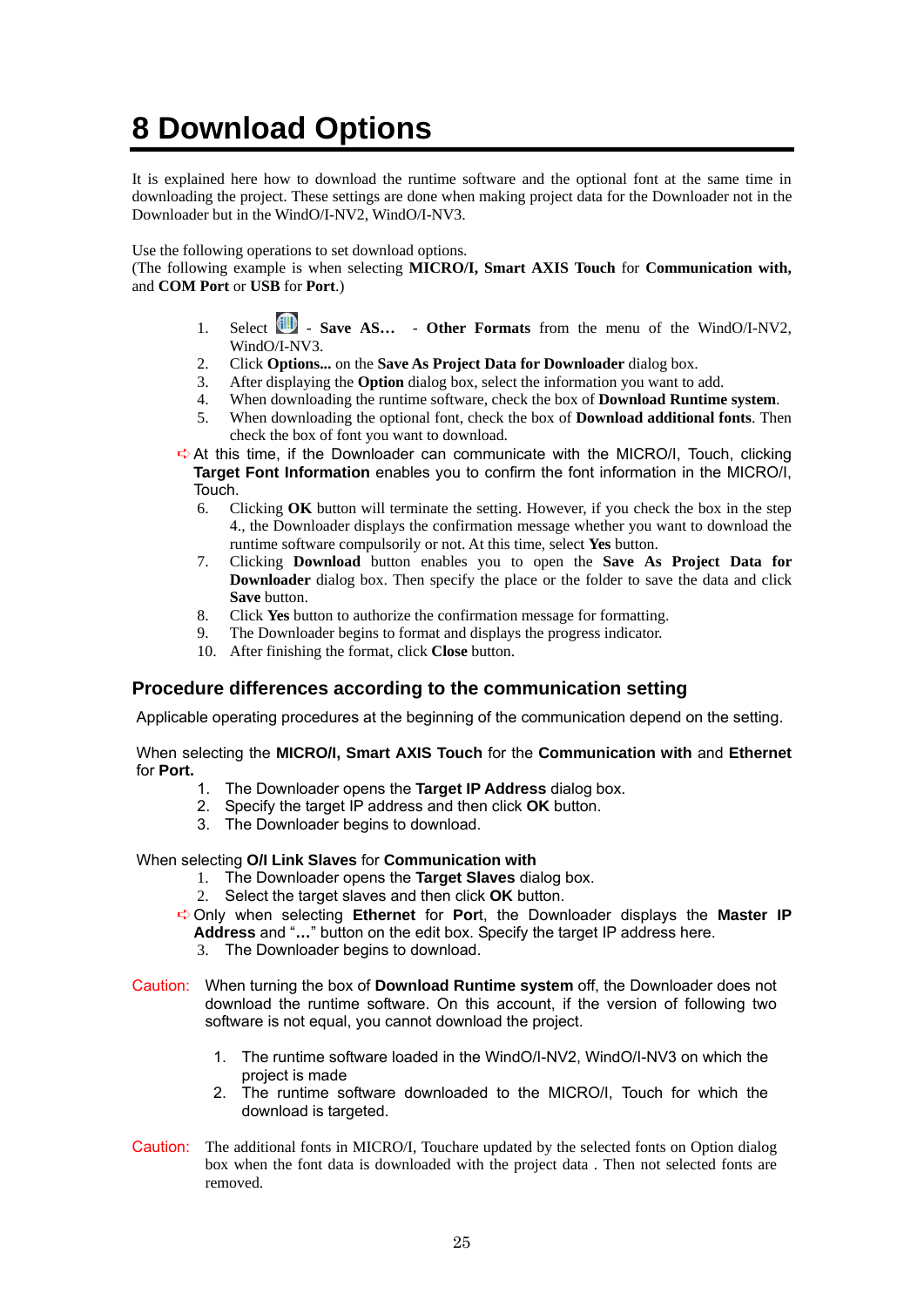Caution: When you download the Project Data to External Memory, the Project data must contain runtime software and optional font. When you make a Project Data to download, check the box of **Download Runtime system** and **Download additional fonts**.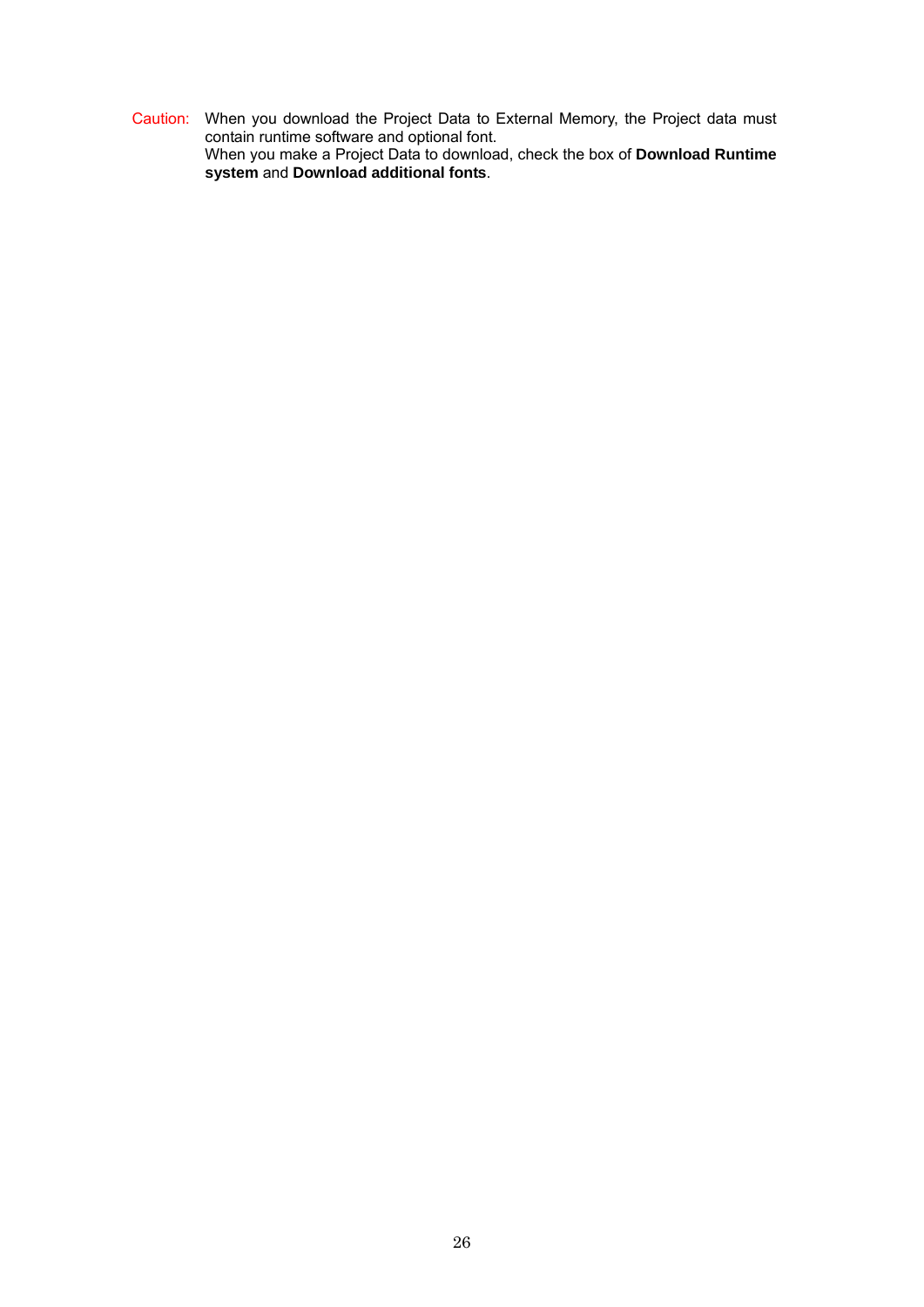# <span id="page-29-0"></span>**9 Utilizing from Another Software**

The Downloader enables you to utilize the function of the Downloader from another software. Executing the executable file for the Downloader through command line, attaching the parameter corresponding to each Downloader's function, enables you to perform various types of Downloader's functions.

Command line combines two or more command and makes Downloader function. The format of the command line is as follows.

| "Downloader.exe" \{\\$\\$\$\$\$\$\$\$\$\$\$\$\\$\\$\$\$\$\$\$\$\$@@@ |           |                      |
|----------------------------------------------------------------------|-----------|----------------------|
| Operation mode                                                       | File name | Password             |
| Function                                                             |           | Communication target |

It explains each function here.

### **Operation mode**

### **"Downloader.exe" ¥### ¥\$\$\$ "%%%" &&& @@@**

It is an Operation type when the Downloader executes commands. The command line has two types of modes

| <b>Types</b> | Parameter |                                                                       |
|--------------|-----------|-----------------------------------------------------------------------|
| Normal mode  | ¥normal   | The Downloader executes commands showing only the dialog boxes        |
|              |           | of each functions or massages instead of the main window.             |
| Silent mode  | ¥silent   | The Downloader executes only commands without any showing of          |
|              |           | dialog boxes and messages.                                            |
|              |           | At this time, the Downloader records massages or statuses shown       |
|              |           | through the normal commanding procedure to the log file, and creates  |
|              |           | as a file in the folder in which the Downloader is installed.         |
|              |           | The Downloader overwrites this log file whenever communicating.       |
|              |           | After completing the communication, complete.flg file is yielded. You |
|              |           | can identify the completion of the communication with the file. But   |
|              |           | this file is deleted automatically.                                   |

This parameter setting is indispensable

¥ must be put in front of [normal] or [silent].

### **Function**

**"Downloader.exe" ¥### ¥\$\$\$ "%%%" &&& @@@**  Executes Downloader's menu functions

For more information on each parameter, see the **9-1 functions**.

### **File name**

### **"Downloader.exe" ¥### ¥\$\$\$ "%%%" &&& @@@**

Specifies the data file name or the folder for the download or the upload. Specify the file name or the destination folder position by the absolute path. Encloses the absolute path in double quotation(" ") of normal-width.

| Function      | Parameter                        |                                |
|---------------|----------------------------------|--------------------------------|
| When download | "C:\USERDATA\\SamplePloiect.z3f" | Specify the file name          |
| When upload   | "C:\USERDATA\uploaddata"         | Specify the destination folder |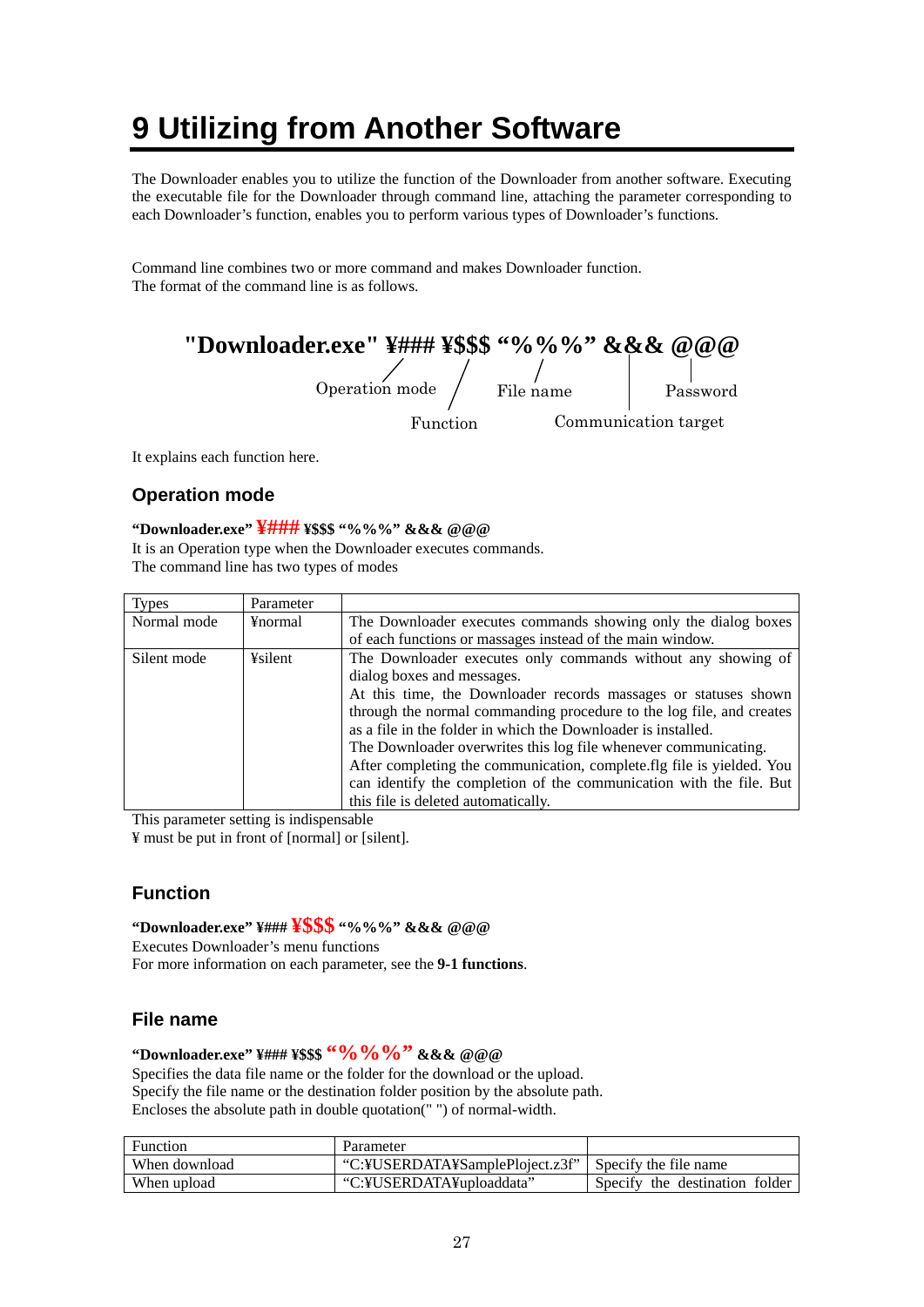| for upload                                                                       |
|----------------------------------------------------------------------------------|
| 6699<br>inside<br>or folder path<br>The<br>is one.<br>name<br>example.<br>tolder |

The parameter is unnecessary to specify the download file name or upload destination folder.

In this case, before communicating, a dialog box that specifies a file name or specifies upload destination folder is opened.

It is indispensable the parameter in the silent mode.

When you download the Recipe data, this parameter enables you to specify multiple files.

Separates each file with space.

Each file must be separated by a space of normal-width.

Also you can specify files using the wild card - \*.CSV, this enables you to download all file that exists in specified folder at a time.

### **Communication target**

### **"Downloader.exe" ¥### ¥\$\$\$ "%%%" &&& @@@**

Specifies the target IP addresses and slave numbers.

The parameter depends on Communication port as follows.

| Communication<br>target | Communication<br>port | Parameter                   |                                     |
|-------------------------|-----------------------|-----------------------------|-------------------------------------|
| MICRO/I.                | <b>COM</b>            | Unnecessary                 | The parameter is unnecessary.       |
| <b>AXIS</b><br>Smart    | <b>USB</b>            |                             |                                     |
| Touch                   | Ethernet              | 192.168.1.15                | Specify the target IP address       |
|                         |                       |                             | Multiple targets are available.     |
|                         | Ethernet (via Web     | 192.168.1.1.2101            | Specify the target IP address and   |
|                         | Server Unit)          |                             | Port No.                            |
|                         |                       |                             | Multiple targets are available.     |
| $O/I$ Link              | <b>COM</b>            | Slave1 Slave14 Slave15      | Specify the target Slave No.        |
|                         | <b>USB</b>            |                             | Multiple targets are available.     |
|                         | Ethernet              | Slave 5 192.22.3.3 Slave 10 | Specify the target Slave No. and IP |
|                         |                       | 22.125.1.1                  | address.                            |
|                         |                       |                             | Multiple targets are available.     |
|                         | Ethernet (via Web)    | Slave2 192.168.1.1.2101     | Specify the target Slave No., IP    |
|                         | Server Unit)          |                             | address and Port No. (Space is      |
|                         |                       |                             | unnecessary between IP address      |
|                         |                       |                             | and Port No.)                       |
|                         |                       |                             | Multiple targets are available.     |
| External                |                       | CF                          |                                     |
| Memory                  |                       |                             |                                     |

The parameter is one example.

When Communication target is multiple, separate the parameter by a space of normal-width. The parameter is unnecessary to specify the IP address and the slaves of target communication at any time in the dialog box. It is indispensable the parameter in the silent mode.

### **Password**

### **"Downloader.exe" ¥### ¥\$\$\$ "%%%" &&& @@@**

When the connecting MICRO/I, Touch has a password setting, the Downloader checks the input password for the parameter automatically.

|          | Parameter         |                                        |
|----------|-------------------|----------------------------------------|
| Password | pass-@@@          | Multiple passwords can be input.       |
|          | $(Q@@:$ password) | When multiple passwords are specified, |
|          |                   | separates the parameter by a space of  |
|          |                   | normal-width.                          |

When password is set to MICRO/I, Touch and the parameter is not set, the Enter Password dialog box is opened.

When the parameter is not correct, the Enter Password dialog box is opened. This is operation at a normal mode. The log of the error remains in the log file at the silent mode.

It is indispensable the parameter in the silent mode.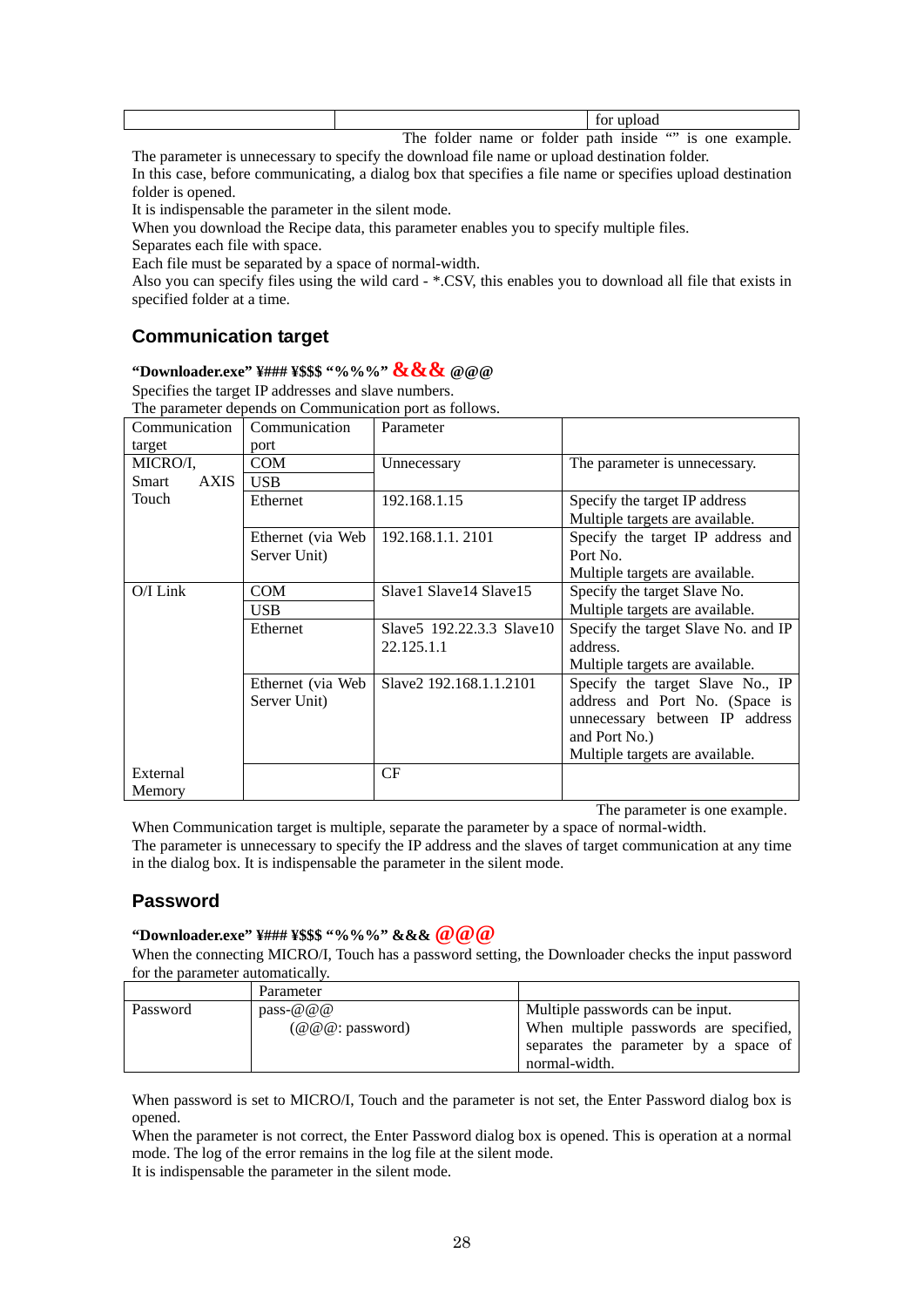### <span id="page-31-0"></span>**9-1 Function**

It explains the parameter of the Function in detail.

**"Downloader.exe" ¥### ¥\$\$\$ "%%%" &&& @@@**

### **Download**

| <b>Function</b>                  | Parameter                       |
|----------------------------------|---------------------------------|
| Project Data for Downloader      | ¥download -P                    |
| Project Data for Downloader      | ¥download –PK                   |
| (Do not clear LKR and LK)        |                                 |
| Project Data for External Memory | $\text{H}$ download $\text{-}C$ |

### **Upload**

| Function                                          | Parameter            |
|---------------------------------------------------|----------------------|
| Project Data                                      | ¥upload -P           |
| Project Data and Font Data                        | ¥upload -PF          |
| Project Data and Runtime                          | ¥upload -PR          |
| Project Data and Recipe Data in External Memory   | $\text{Hapl.}$ -P -R |
| Project Data and Picture Data in External Memory  | $\text{Hapl.}$ -P -C |
| Project Data and Sound Data in External Memory    | ¥upload -P -W        |
| Multiple Data                                     |                      |
| Project Data, Font Data and Runtime               | ¥upload -PRF         |
| Project Data, Runtime and Recipe Data             | ¥upload -PR -R       |
| Project Data, Runtime, Recipe Data, Picture Data, | ¥upload -PR -R -C -W |
| and Sound Data                                    |                      |
| All Log Data                                      | ¥upload -ALL         |
| Alarm Log Data                                    | ¥upload -A           |
| Data Log Data                                     | ¥upload -L           |
| <b>Operation</b> Log Data                         | ¥upload -OP          |

### **Example:**

"Downloader.exe" ¥normal ¥upload -PF "C¥Administrator¥Downloader¥SampleProgram"

"Downloader.exe" ¥silent ¥upload -A "C¥Administrator¥Uploaddata" 192.233.5.15

"Downloader.exe" ¥silent ¥upload -A "C¥Administrator¥Uploaddata" Slave2 pass-1234

### **Clear**

| Parameter        |
|------------------|
| ¥initialize -ALL |
| ¥initialize - A  |
| ¥initialize -L   |
| ¥initialize -OP  |
| ¥initialize -LK  |
|                  |

In this Function, there is no parameter to specify File Name.

### **External Memory Maintenance**

| Function                 | Parameter                                      |
|--------------------------|------------------------------------------------|
| Download                 |                                                |
| Project Data             | ¥cf download -P                                |
| Recipe Data              | ¥cf download -R                                |
| Picture Data             | ¥cf download -C                                |
| Sound Data               | ¥cf download -W                                |
| PLC Program              | ¥cf download -LD                               |
| Download Movie File List | $\angle$ + $\angle$ Eq. $\angle$ download $-A$ |
| Download Movie Data      | ¥cf download -M                                |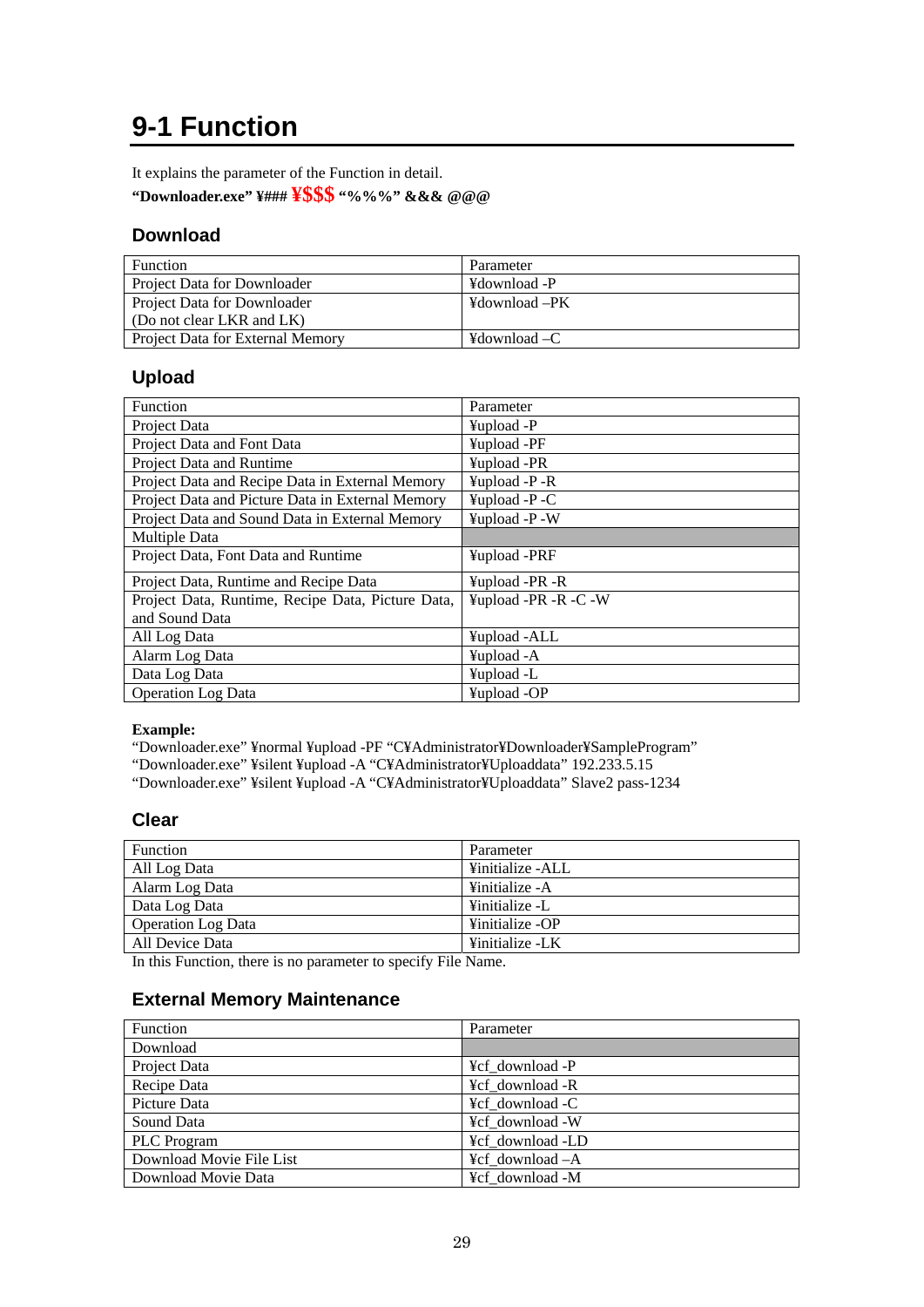| Download while running              |                        |
|-------------------------------------|------------------------|
| Download Recipe Data while running  | ¥cf download -U        |
| Download Picture Data while running | ¥cf download -T        |
| Download Sound Data while running   | $\angle X$ download -X |
| Download PLC Program while running  | ¥cf download -LR       |
| Download Movie File List            | ¥cf_download -Y        |
| Download Movie Data                 | ¥cf download -G        |

When "Communication with" is O/I Link Slaves in Communication Settings, you can not download recipe data while running. If you execute this command, it will be failed while communicating.

| Upload                         |                 |
|--------------------------------|-----------------|
| Alarm Log Data                 | ¥cf_upload -A   |
| Data Log Data                  | ¥cf_upload -L   |
| <b>Operation</b> Log Data      | ¥cf_upload -OP  |
| Recipe Data                    | ¥cf_upload -R   |
| Screen Hardcopy Data           | ¥cf_upload -S   |
| Picture Data                   | ¥cf_upload -C   |
| Sound Data                     | ¥cf_upload -W   |
| PLC Program Data               | ¥cf_upload -LD  |
| Movie File List                | ¥cf_upload -F   |
| Movie Data                     | ¥cf_upload -M   |
| All Data                       | ¥cf_upload -ALL |
| Multiple Data                  |                 |
| Alarm Log Data and Recipe Data | ¥cf_upload -A-R |

| Clear                        |                     |  |  |  |  |
|------------------------------|---------------------|--|--|--|--|
| Alarm Log Data               | ¥cf initialize -A   |  |  |  |  |
| Data Log Data                | ¥cf_initialize -L   |  |  |  |  |
| Operation Log Data           | ¥cf initialize -OP  |  |  |  |  |
| Recipe Data                  | ¥cf initialize -R   |  |  |  |  |
| Screen Hardcopy Data         | ¥cf initialize -S   |  |  |  |  |
| Project Data                 | ¥cf initialize -P   |  |  |  |  |
| PLC Program Data             | ¥cf initialize -LD  |  |  |  |  |
| Movie Data                   | ¥cf initialize -M   |  |  |  |  |
| Recorded Movie Data          | ¥cf initialize -E   |  |  |  |  |
| All Data                     | ¥cf initialize -ALL |  |  |  |  |
| Multiple Data                |                     |  |  |  |  |
| Logging Data and Recipe Data | ¥cf initialize -L-R |  |  |  |  |
| Format                       | ¥cf format          |  |  |  |  |
|                              | .                   |  |  |  |  |

In Initialize function, there is no parameter to specify File name.

#### **Example:**

"Downloader.exe" ¥normal ¥cf\_download -R "C:¥HGDATA01¥RECIPE¥RCP001.CSV RCP0012.CSV RCP0017.CSV"

"Downloader.exe" ¥normal ¥cf\_download -R "C:¥HGDATA01¥RECIPE¥\*.CSV" 192.168.22.3

"Downloader.exe" ¥normal ¥cf\_initialize -L-R Slave1 192.168.22.3 pass-ab12

### **Option**

| Function                               | Parameter                            |
|----------------------------------------|--------------------------------------|
| Change Picture Data                    |                                      |
| Picture in Project Data for Downloader | $\text{Ychange\_picture} - \text{P}$ |
| Picture uploaded from MICRO/I          | ¥change_picture - U                  |
| Change Text Data                       |                                      |
| Text in Project Data for Downloader    | $\text{Ychange}$ text $-P$           |
| Text uploaded from MICRO/I             | ¥change_text - U                     |
| Read Device Data                       | ¥read_[DDD]_NNN                      |
|                                        | <b>DDD: Device Address</b>           |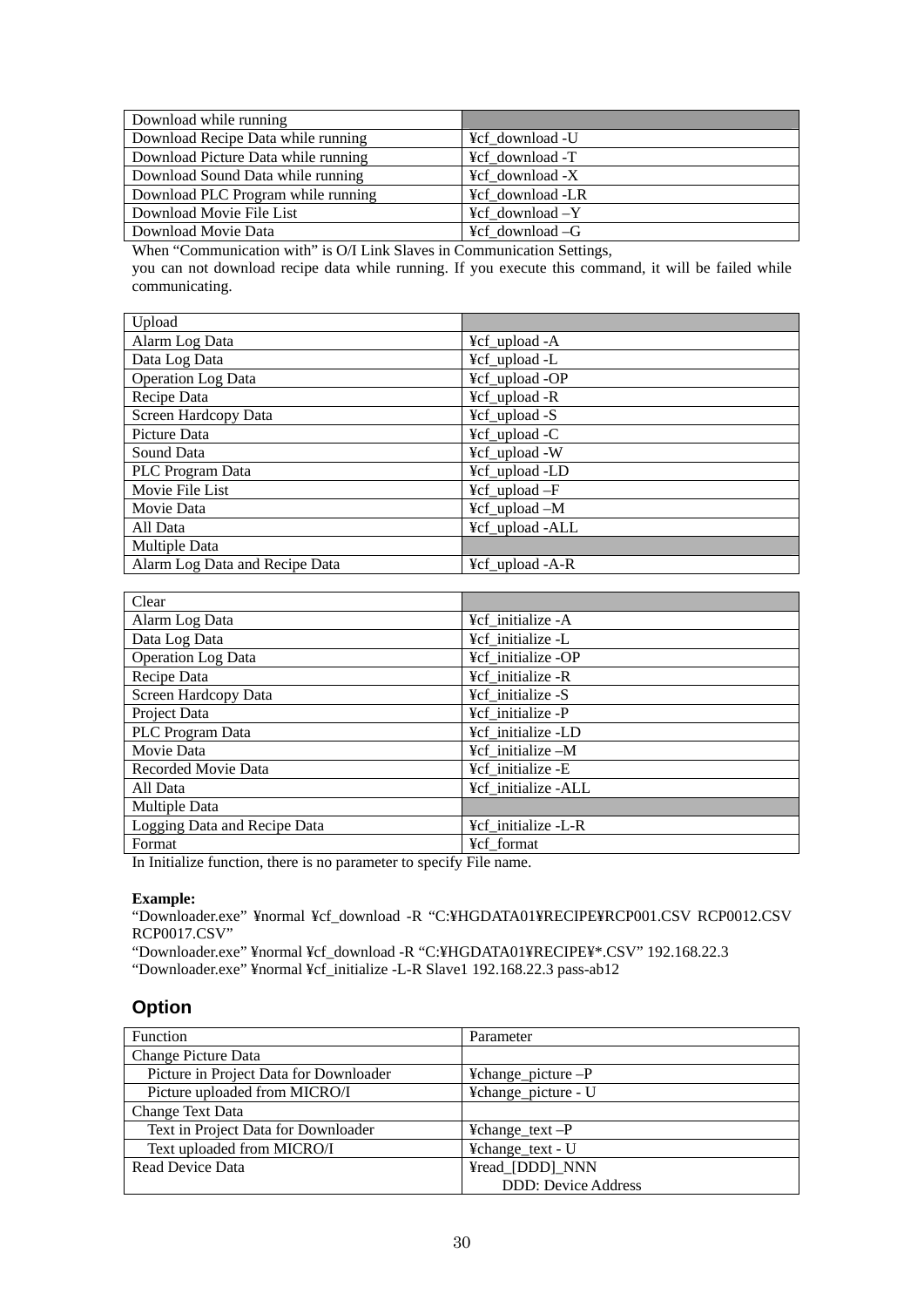|                               | NNN: Number of Data                           |
|-------------------------------|-----------------------------------------------|
| Write Device data             | $\frac{y}{x}$ and $\frac{y}{x}$ (DDD) NNN - R |
|                               | Device Address<br>DDD:                        |
|                               | Number of Data<br>NNN:                        |
|                               | When don't reset MICRO/I,<br>$-R:$            |
|                               | this parameter isn't required.                |
| <b>System Settings</b>        | "Downloader.exe" ¥target & & &                |
| <b>Communication Settings</b> | "Downloader.exe" ¥settings                    |

#### **Example:**

"Downloader.exe" ¥normal ¥change\_picture –U

"Downloader.exe" ¥normal ¥change\_text -P "C:¥WINDOINV2¥Project1.z2f" 192.168.22.3

"Downloader.exe" ¥normal ¥read\_[LDR 20]\_30 "C:¥WINDOINV2¥ReadData.csv" Slave1 192.168.22.3 pass-ab12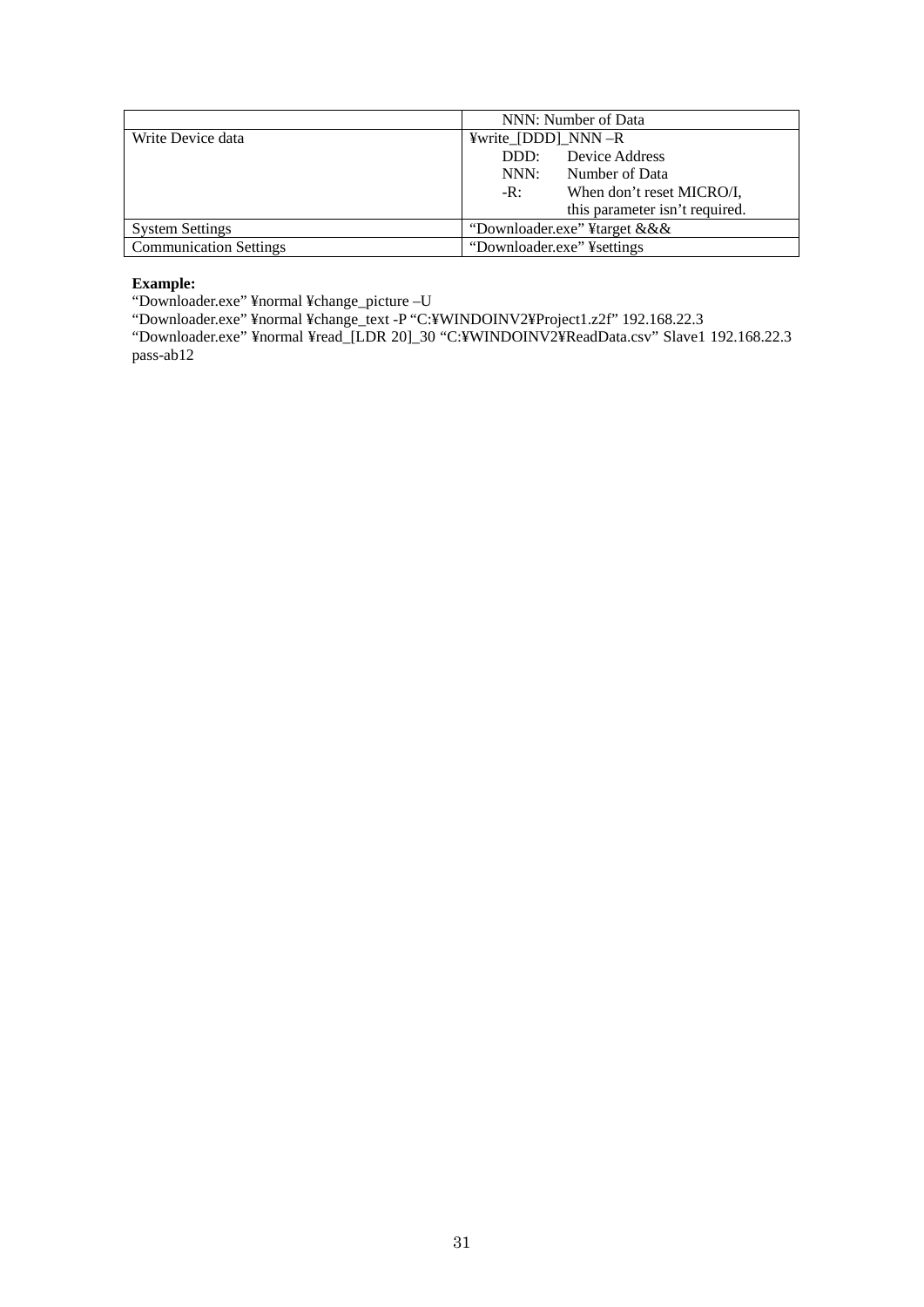### <span id="page-34-0"></span>**9-2 Use in Another Software**

It explains concrete use in another software.

Software often used

- $\bullet$  Run...
- Power Point
- Excel

### <span id="page-34-1"></span>**9-2-1 Using from Run…**

① Starts Run… from Start menu of your PC



② Type the following command to the edit box of "Open" and click [OK] button. "C:¥Program Files¥idec¥AutomationOrganizer¥WindO/I-NV2¥Downloader¥Downloader.exe" ¥normal ¥download -P C:¥Program Files¥idec¥WindO/I-NV2¥Downloader¥UserData ¥sampleplojectz4f".

This command downloads "sampleplojectz4f" project data that exists in "C:¥Program Files¥idec ¥AutomationOrganizer¥WindO/I-NV2¥Downloader¥UserData" in a Normal mode.

| Run   |                                                                                                          |
|-------|----------------------------------------------------------------------------------------------------------|
|       | Type the name of a program, folder, document, or<br>Internet resource, and Windows will open it for you. |
| Open: | "C:\Program Files\idec\WindOI-NV2\Downloader\Do                                                          |
|       | Cancel<br>Browse<br>ОК                                                                                   |

Caution: Start of the command, the path of "Downloader.exe" must be input the absolute path.

③ Download is executed.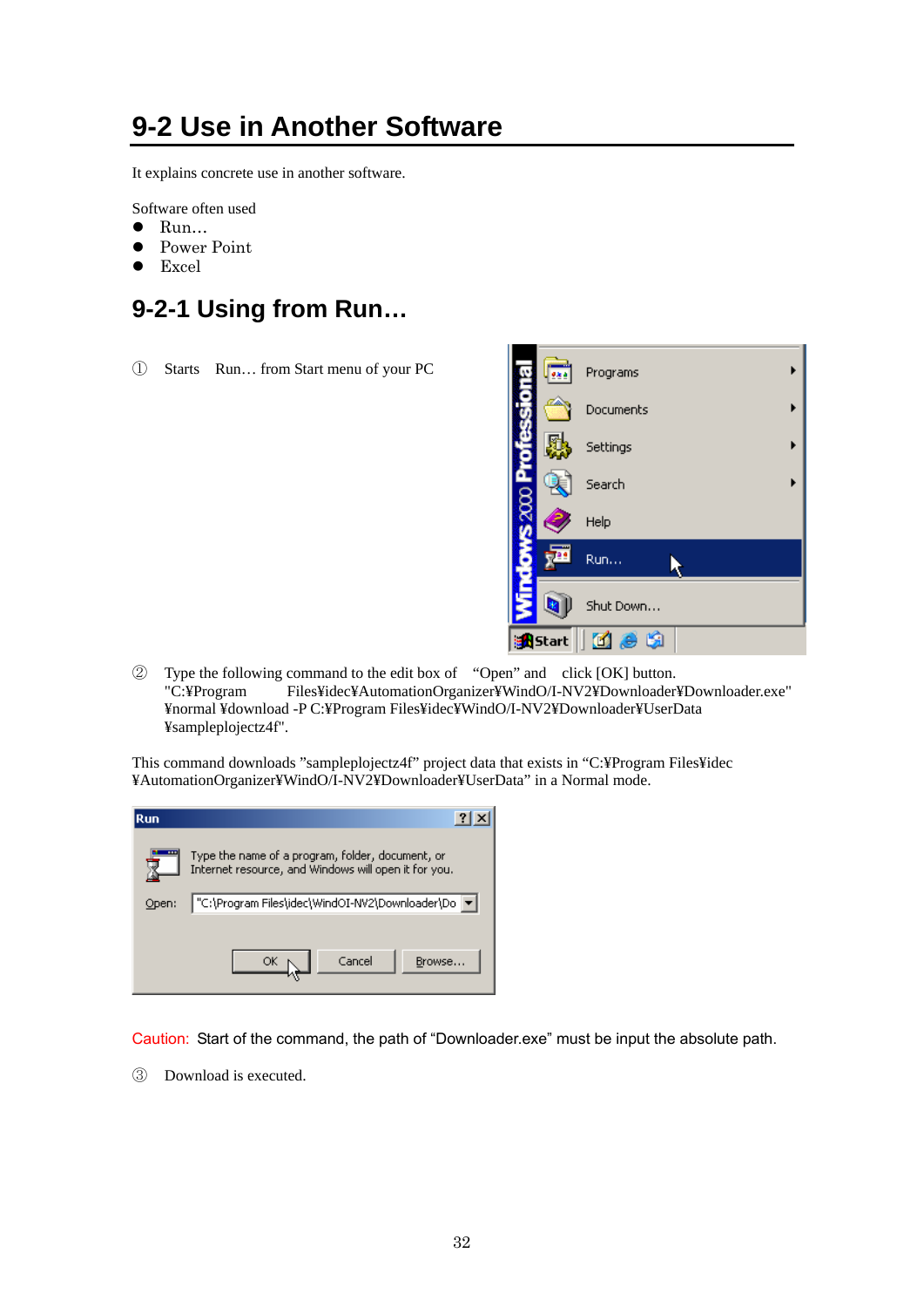### <span id="page-35-0"></span>**9-2-2 Using from Power Point**

In Power Point, the command is executed by mouse clicking or passing over the character with mouse.

- ① Start Power Point
- ② Create new slide.
- ③ Select [Insert]-[Text Box] from the menu bar, and put a text box on the slide.



<sup>ල</sup>ී⁄ Format Text Box…

Hunorlink

- ④ Type "Download" to the text box.
- ⑤ Select [Action Settings…] of Context menu. Then [Action Settings] dialog box opens.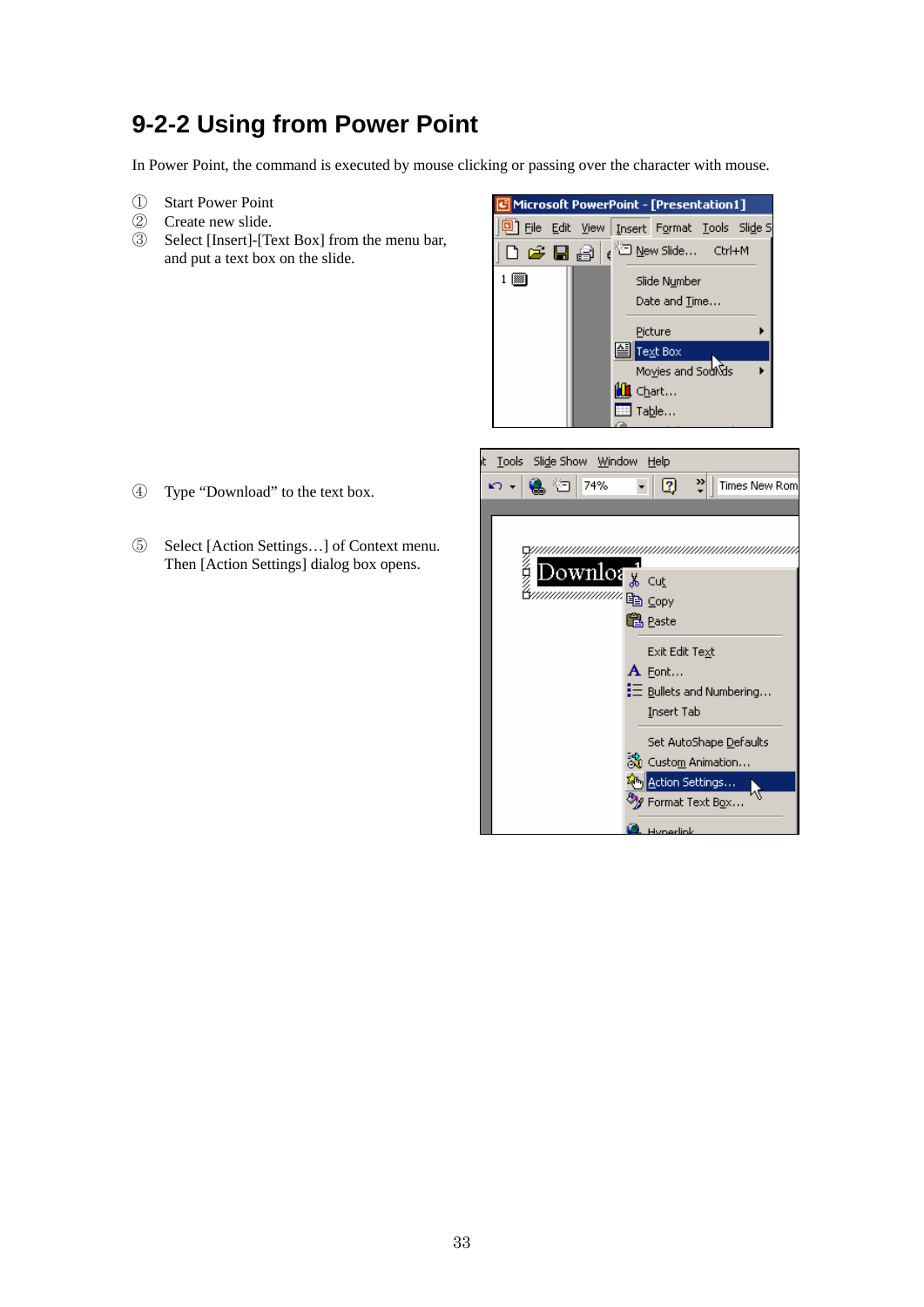Check [Run Program…] radio button and input the command to its edit box. (In this example, Mouse Click is trigger condition.)

| ?<br><b>Action Settings</b>                        |
|----------------------------------------------------|
| Mouse Click   Mouse Over                           |
| Action on click                                    |
| $\heartsuit$ None                                  |
| $\heartsuit$ Hyperlink to:                         |
| Next Slide                                         |
| ⊙ Run program:                                     |
| "Downloader.exe" \normal \download -P ' <br>Browse |
| C Run macro:                                       |
|                                                    |
| O Object action:                                   |
|                                                    |
| $\Box$ Play sound:                                 |
| [No Sound]                                         |
| $\Box$ Highlight click                             |
| Cancel<br>ОK                                       |

Select [Slide Show]-[View Show] from the menu bar.



Click the character in slide show screen, and then command is executed.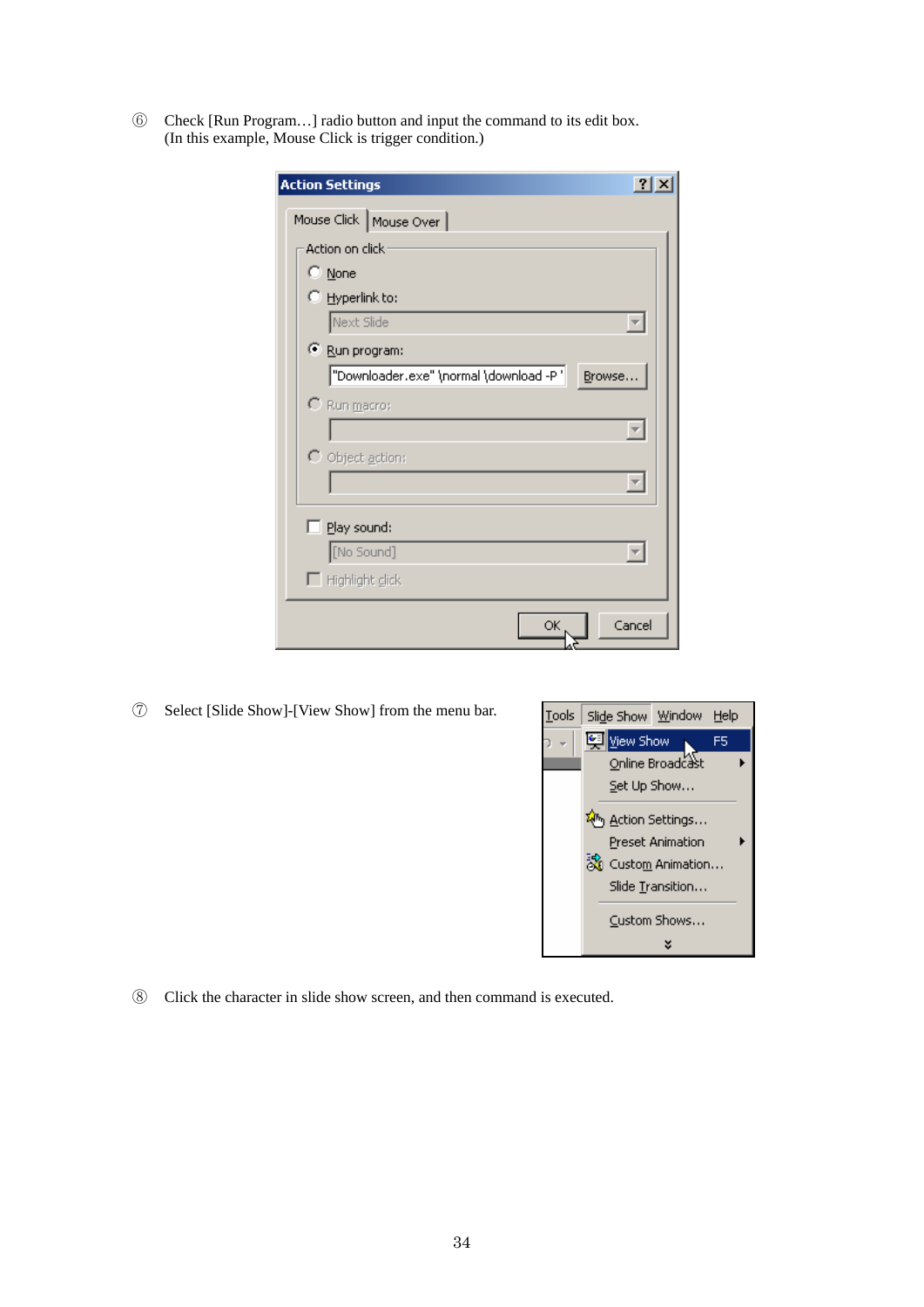### <span id="page-37-0"></span>**9-2-3 Using from Excel**

In Excel, the command is executed with Macro for Visual Basic.

- ① Starting Excel.
- ② Select [View]-[Toolbars]-[Control Toolbox] from the menu bar.

→[Control Toolbox] toolbar is displayed.

|                 |          |                                                  |   | ixcel - New Microsoft Excel Worksheet         |  |  |
|-----------------|----------|--------------------------------------------------|---|-----------------------------------------------|--|--|
|                 |          |                                                  |   | View Insert Format Tools Data Window Help     |  |  |
| <b>围</b> Normal |          |                                                  | ê | $\Box$ = $\bigotimes_{\infty} \Sigma f_{*}$   |  |  |
|                 |          | $\mathop{\perp\!\!\!\!\perp}$ Page Break Preview |   |                                               |  |  |
|                 | Toolbars |                                                  |   | $\checkmark$ Standard                         |  |  |
|                 |          |                                                  |   | $\textrm{\ensuremath{\mathsf{v}}}$ Formatting |  |  |
|                 | Zoom     |                                                  |   | Chart                                         |  |  |
|                 |          | ×                                                |   | Clipboard                                     |  |  |
|                 |          |                                                  |   | Control Toolbox )                             |  |  |
|                 |          |                                                  |   | Drawing                                       |  |  |
|                 |          |                                                  |   | External Data                                 |  |  |
|                 |          |                                                  |   | Forms                                         |  |  |
|                 |          |                                                  |   | Picture                                       |  |  |

③ Select [Command Button], and then put a button on the screen.

|                | А | B |                         | D                   | Ε |                | А                     | B | C                       | D        |
|----------------|---|---|-------------------------|---------------------|---|----------------|-----------------------|---|-------------------------|----------|
| 1              |   |   |                         | ▼ Cont <sup>M</sup> |   | ×,             |                       |   |                         | Ev Cont⊠ |
| Э              |   |   | 國                       | 图                   |   | 2              |                       |   |                         | K Q      |
| 3              |   |   |                         |                     |   | 3              |                       |   |                         |          |
| 4              |   |   | Ę                       |                     |   | $\overline{4}$ | □<br>D CommandButton1 |   | Ę                       |          |
| 5              |   |   | $\overline{\mathbf{v}}$ | $\sqrt{3}$          |   | 5              |                       |   | $\overline{\mathbf{v}}$ | 厨        |
| 6              |   |   |                         |                     |   | 6              |                       |   |                         |          |
| $\overline{7}$ |   |   |                         | G                   |   | 7              |                       |   | $\Box$                  | €        |
| 8              |   |   | 匪                       | Command Button      |   | 8              |                       |   | 国                       | 國        |
| 9              |   |   | ₹.                      | 章                   |   | 9              |                       |   | Η.                      | 章        |
| 10             |   |   | 힆                       | A                   |   | 10             |                       |   | 활                       |          |
| 11             |   |   |                         |                     |   | 11             |                       |   |                         | Α        |
| 12             |   |   | ⊠                       |                     |   | 12             |                       |   | 圆                       |          |
| 13             |   |   | $\mathcal{R}$           |                     |   | 13             |                       |   | $\tilde{\mathbf{x}}$    |          |
| 14             |   |   |                         |                     |   | 14             |                       |   |                         |          |

- ④ Double clicking the[Command Button1] →Then Code window of Visual Basic opens.
- [Shell] function is used to starting another software( in here, it is Downloader) from Visual Basic.

Shell (pathname [, windwstyle] )

(In here,vbNormalForcus is used for windowstyle.)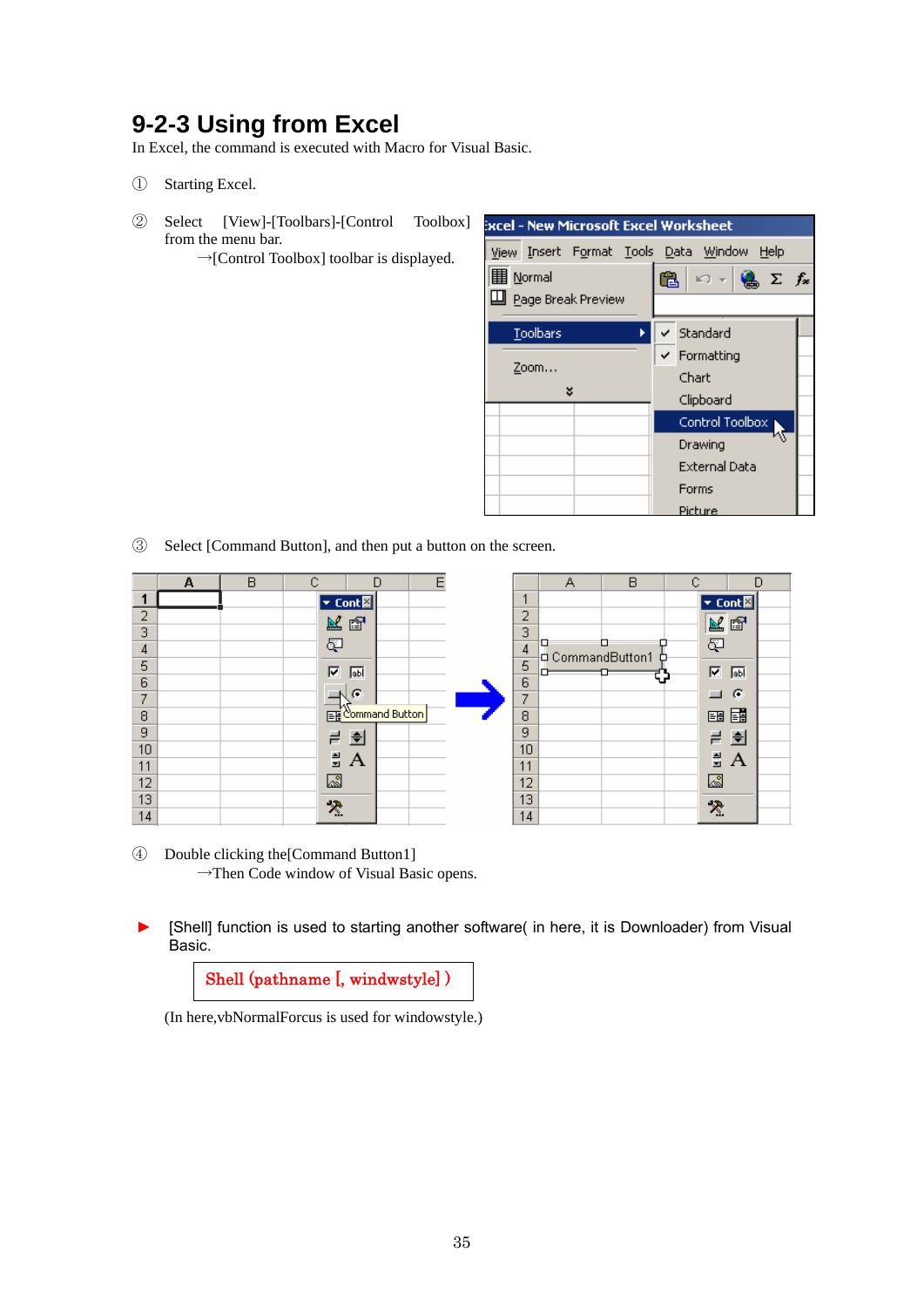⑤ Type the following code in procedure of [Private Sub CommandButton1\_Click()]

| Private Sub CommandButton1 Click()                                                                                                               |
|--------------------------------------------------------------------------------------------------------------------------------------------------|
| Open Communication Settings dialog box.<br>Shell "C:\Program Files\Hidec\WindO/I-NV2\\times\Downloader\Downloader.exe \testtings", vbNormalFocus |
| End Sub                                                                                                                                          |

| CommandButton1<br>Click                                                                                                                |  |
|----------------------------------------------------------------------------------------------------------------------------------------|--|
| Private Sub CommandButton1 Click()                                                                                                     |  |
| Open Communication Settings Dialog box.<br>Shell "C:\Program Files\idec\WindOI-NV2\Downloader\Downloader.exe \settings", vbNormalFocus |  |
| End Sub                                                                                                                                |  |

⑥ Click upper right [×]button of Code window or select [File]-[Close and Return to Microsoft Excel]from the menu bar.

|                |               | File Edit View Insert Format Debug Run Tools Ac |  |                         |  |
|----------------|---------------|-------------------------------------------------|--|-------------------------|--|
|                |               | Save New Microsoft Excel Worksheet.xls          |  | $Ctrl + S$              |  |
|                | Import File   |                                                 |  | Ctrl+M                  |  |
|                | Export File   |                                                 |  | Ctrl+F                  |  |
|                | Remove Sheet1 |                                                 |  |                         |  |
| <b>∲</b> Print |               |                                                 |  | $C$ <sub>r</sub> $H$ +P |  |
|                |               | Close and Return to Microsoft Excel             |  | Alt+O                   |  |

⑦ When [CommandButton1] is selected, click [Properties] button in the tool bar.  $\rightarrow$ then Properties window opens.

| R        | Ĉ                                                                  |                               |  |
|----------|--------------------------------------------------------------------|-------------------------------|--|
| dButton1 | $\blacktriangledown$ Cont $\mathbb{X}$<br>⊽<br><b>The Contract</b> | Properties<br><b>abl</b><br>ō |  |